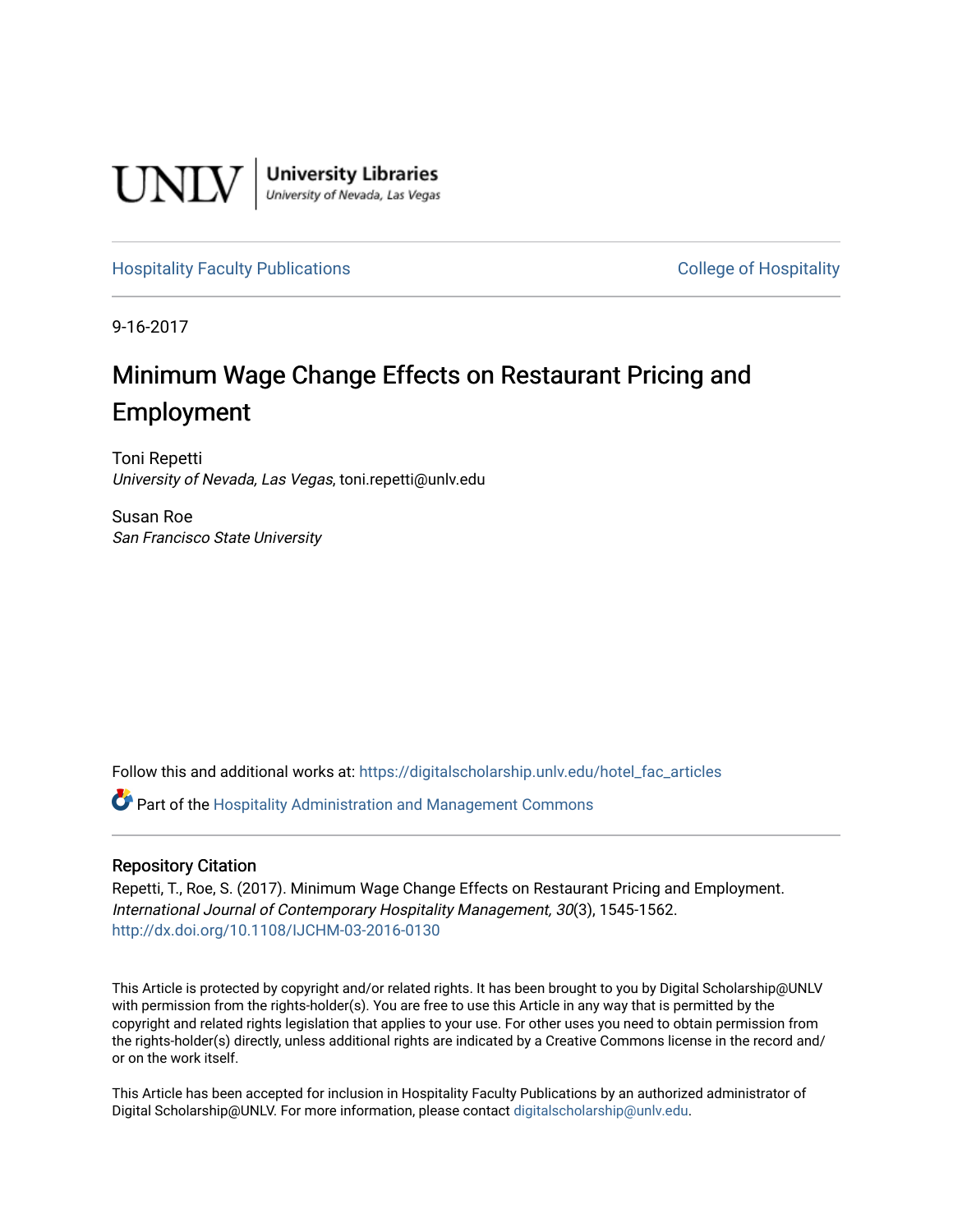## **Minimum wage change effects on restaurant pricing and employment**

## **Abstract**

*Purpose* - State and local governments are considering large increases to the minimum wage. Since restaurants employ many individuals paid at or below minimum wage these changes may affect their businesses. This study evaluates the anticipated effects of minimum wage growth on employment and pricing in U.S. food and beverage operations.

*Design* - The study utilizes an experimental design where restaurant owners and managers are presented with scenarios of differing levels of potential minimum wage increases and are asked to anticipate changes to employment and pricing.

*Findings* - Restaurant owners and managers involved in the study indicate the level of the minimum wage increase will significantly affect changes in pricing and employment levels. Results also show that restaurant demographics such as type of restaurant and average check do not significantly affect the relative change operators anticipate implementing. Specific ways participants plan to make adjustments are also presented.

*Originality* - The anticipated impact of minimum wage increases at the restaurant-level is examined, which differs from previous studies that determine the impact at the industry-level. This study evaluates large minimum wage increases of up to 100%, which have previously not been studied.

**Keywords**: Employment, pricing, restaurant, minimum wage, staffing, labor

**Article Classification**: Research Paper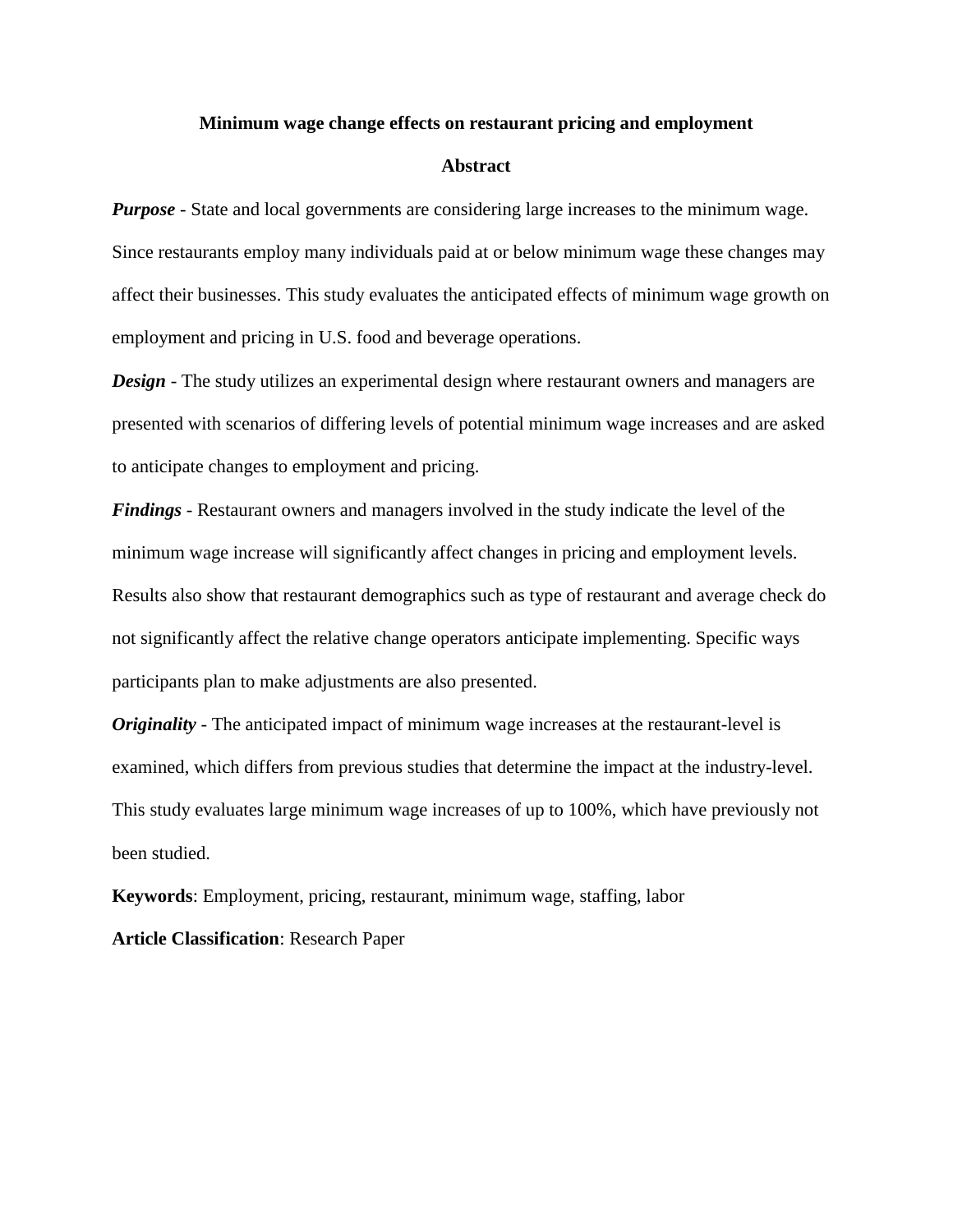## **Introduction**

It is estimated that 90% of all countries have some type of minimum wage policy (ILO, 2008). This lowest permitted level of employee compensation permitted is intended to provide protection for wage earners, yet interestingly, there is not one ideal minimum wage level (Belser and Sobeck, 2012). Many countries, including the United States, boost minimum wage levels to meet changing fiscal and societal needs. The United States passed federal minimum wage legislation in 1938 and has increased minimum wage levels over time as economic conditions changed (Neumark and Wascher, 2008). New state and local laws resulted in increases to the minimum wage in 21 states in 2015 (Kasperkevic and Srinivas, 2015) and 19 states in 2017, with more hikes coming as a result of phased-in increases (Ruggless, 2017).

Business owners with large percentages of minimum wage workers have expressed concerns about the impact these compensation increases would have on operations (Jargon, 2015; Murphy, 2015; Ruggless, 2017). The U.S. Bureau of Labor Statistics (BLS, 2015) reports that the largest segment of minimum wage earners are employed in the leisure and hospitality sector, with18% or 9.5 million workers paid at or below minimum wage. The National Restaurant Association (NRA) opposes increasing the minimum wage, claiming that restaurants would be faced with hiring freezes, price increases, employee hour reductions, or a combination of all these factors to compensate for labor cost increases. The organization suggests that 58% of restaurant operators increased prices and 41% cut labor hours following the 14% federal minimum wage increase in 2007 (NRA, 2015). Because food and beverage operations have large numbers of minimum wage employees, it is important to understand the anticipated effects of minimum wage growth on these businesses.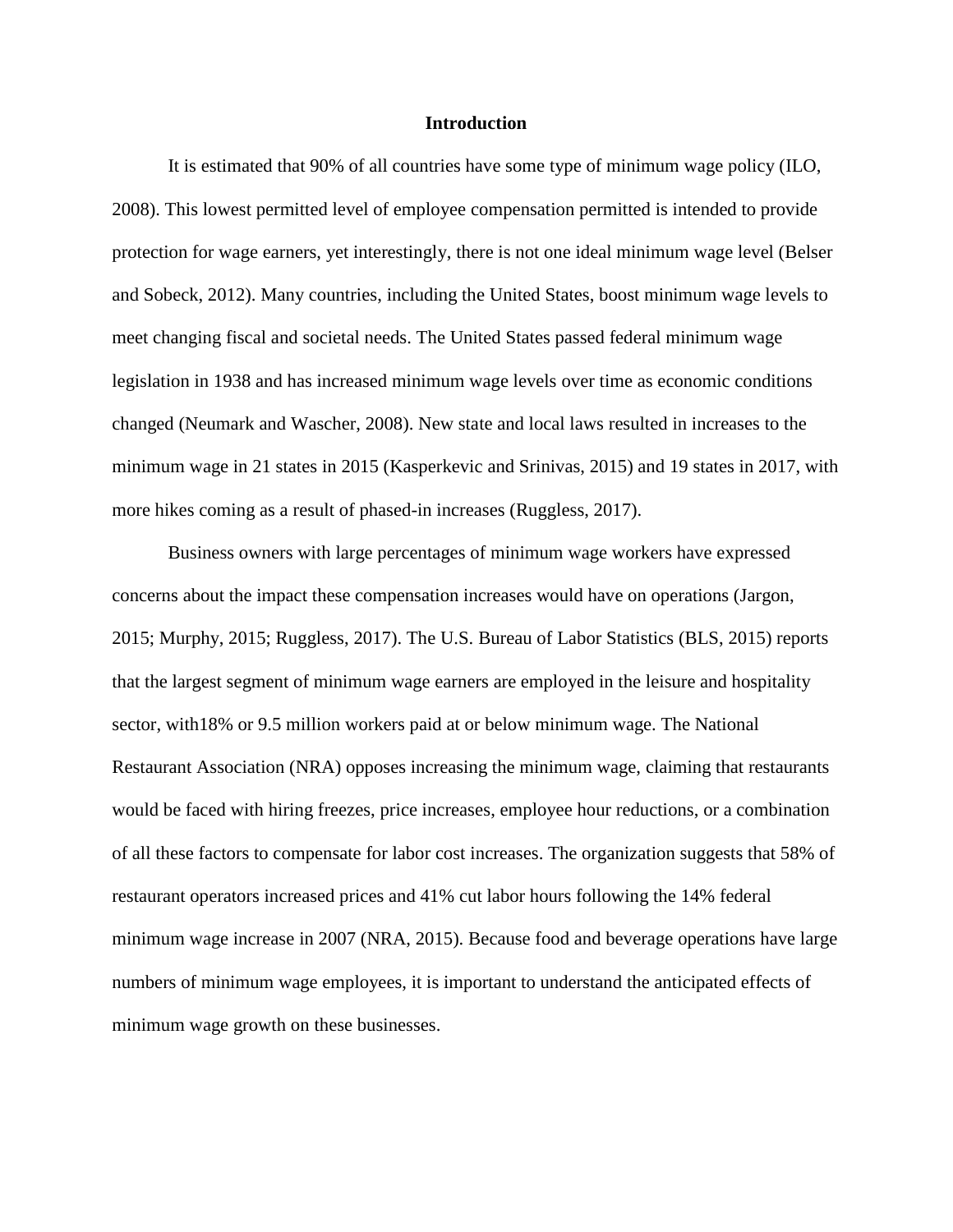Minimum wage adjustments are typically determined by cost of living and other economic conditions (Belser and Sobeck, 2012). Most recent increases in state minimum wages have ranged from under \$0.25 per hour to \$1.25 per hour (U.S. Department of Labor [DOL], 2015). Recently fast-food workers in the United States demonstrated to increase the federal minimum wage from \$7.25 to \$15.00 per hour, an increase of more than 100% (Lynn and Boone, 2015). When state legislators contemplate minimum wage changes, policy makers need to understand the impact of different levels of possible increases on businesses. This study presents four different levels of minimum wage increases to food and beverage operators to determine the anticipated impact each may have on pricing and employment at the unit level.

Business owners may be able to absorb small changes in wages, but larger increases may require modifications to operations. Several studies (Belman and Wolfson, 2014; Card and Krueger, 1993; Doucouliagos and Stanley, 2009; Neumark and Wascher, 1995) have been conducted on the impact of minimum wage increases on employment levels; however, previous minimum wages increases have not been so significant, and no known study has been conducted to determine the anticipated effects of various levels of potential increases on businesses. Examinations have also measured the impact of minimum wage increases on pricing and employment at the industry level (Dube *et al*., 2007; Even and Macpherson, 2014; Lynn and Boone, 2015; Persky and Baiman, 2010; Powers, 2009), but few studies examine the effect on individual restaurant operations. Determining the specific actions taken when faced with various levels of minimum wage increases at the unit level may provide alternate solutions for restaurant owners and operators to implement.

This study evaluates the anticipated effects of four different levels of minimum wage increases on employment and pricing of U.S. food and beverage establishments at the restaurant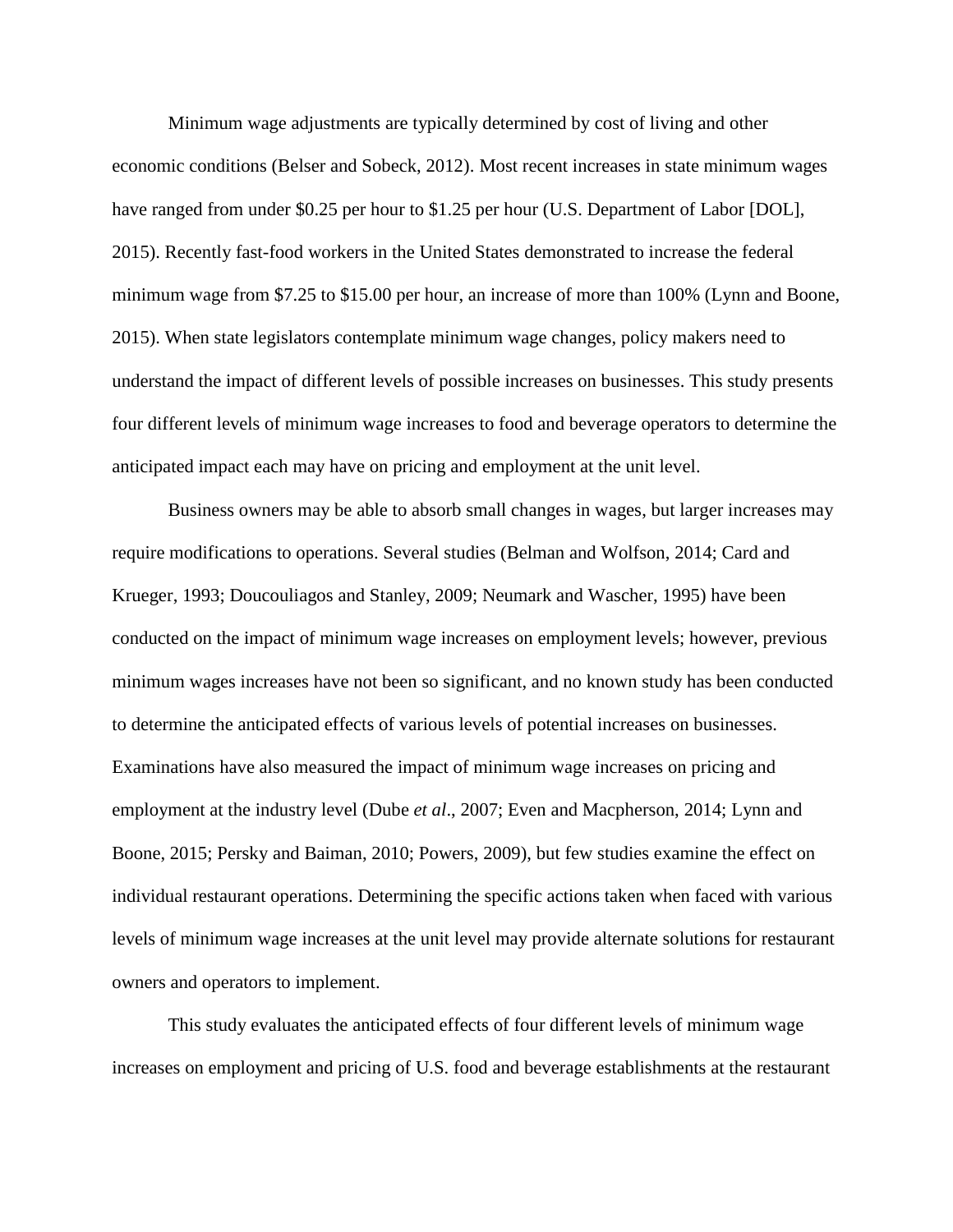level. An experimental design is used, which presents to restaurant owners and managers varying levels of potential minimum wage changes and asks them to determine the likely change in their operational employment and pricing. The respondents represent a variety of U.S. locations, types of restaurants, sizes of operations, and restaurant organizational styles, including both independent and chain.

## **Literature Review**

Minimum wage rates in the United States are set at the federal and the state levels. While the federal minimum wage has remained the same since 2009, many state minimum wage levels continue to increase while other states discuss future increases (Solly, 2016). Federal lawmakers suggest that a federal minimum wage increase may be appropriate but encourage states' policy makers to examine their own markets and adjust minimum wage levels in their respective states (Belser and Sobeck, 2012). Recent state minimum wage proposals have ranged from a 10% increase to a 100% increase (DOL, 2015).

In 2014, food and beverage establishments were the largest segment of the leisure and hospitality sector in terms of number of employees. According to the BLS (2015), 21.9% of all hourly workers in food and beverage businesses report being paid at or below the federal minimum wage largely because these workers receive tips in addition to a base wage. Federal law permits states to determine if they want to allow employers to take a tip credit, up to 70% of the hourly wage, to offset employees' income earned from gratuities as long as their tips compensate for the difference between their actual hourly wage and the minimum wage level. As of January 1, 2015, seven states did not permit a tip credit. In 28 states and the District of Columbia, a tip credit was allowed but the state had either a higher minimum wage or a lower tip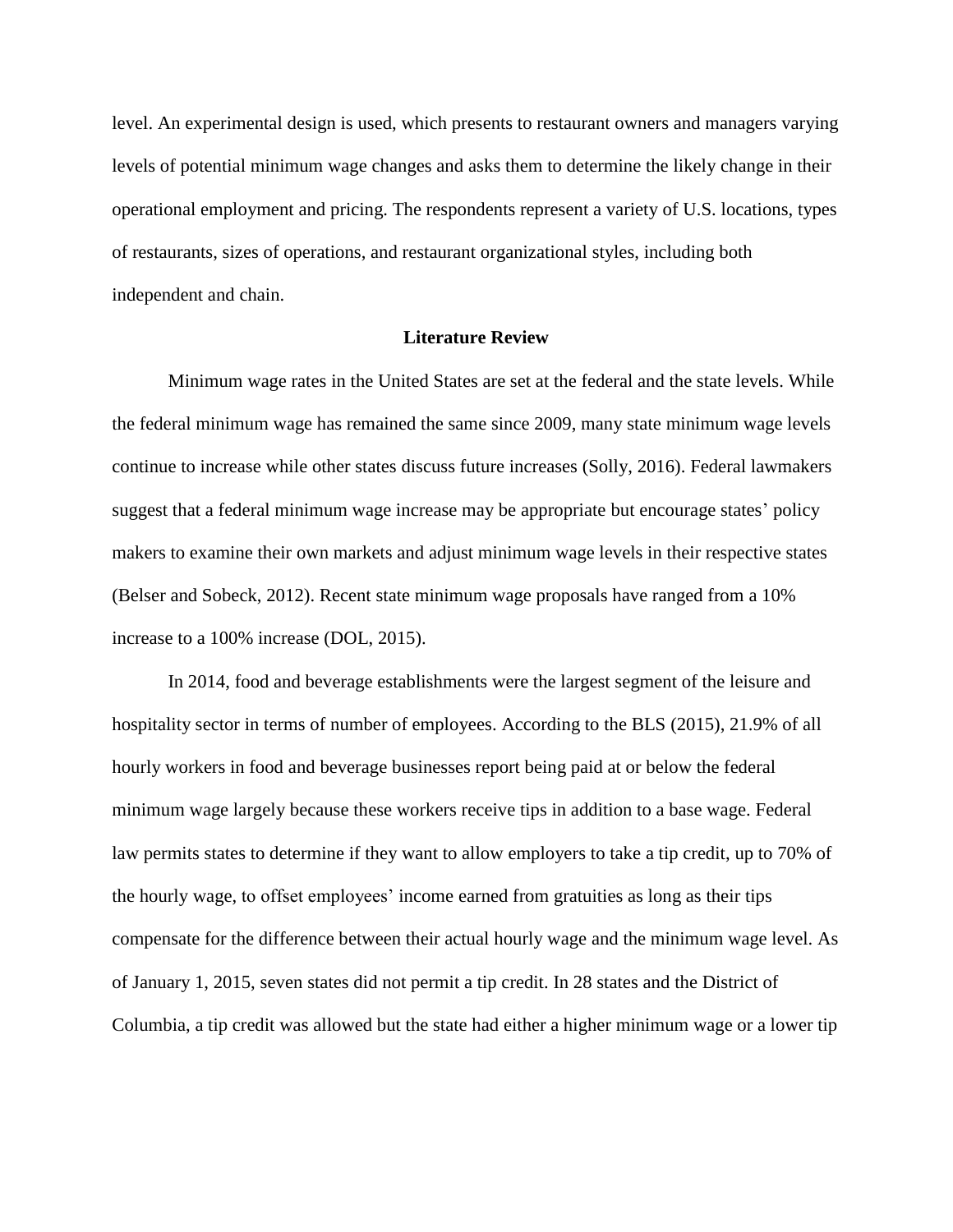credit than what is prescribed at the federal level. These modifications result in a higher minimum wage and higher labor expense for restaurant operators.

# *Impact of Minimum Wage Increases on Restaurant Operations*

Many restaurant operators are concerned about the business ramifications of minimum wage increases given the large number of minimum wage earners in their businesses. Sally Smith, CEO of Buffalo Wild Wings, states that wage levels and labor availability are two of the biggest challenges facing restaurant operators, claiming that her organization will limit expansion in markets like Seattle, San Francisco, and Los Angeles because those markets have had significant minimum wage increases (Jargon, 2015). Smith describes operational adjustments the company could make to offset increased wages, including introducing automation, modifying employee schedules, and evaluating kitchen efficiencies. Haley-Lock (2012) finds that in response to minimum wage variations, restaurant operators tighten control over working hours and make changes in business models to reduce labor needs, such as moving full-service restaurants toward fast-casual or express models.

Other companies have proposed increasing prices to counterbalance the rise in labor expense due to minimum wage growth. Thomas Edwards, Jr., Finance Chief of Brinker International Inc., states that a 2% increase in pricing is not enough to compensate for rising minimum wage rates and increases in overall labor costs (Murphy, 2015). Danny Meyer's restaurant group, Union Square Hospitality, eliminated tipping in its restaurants and raised menu prices 20% to 25%, in an effort to balance compensation levels between servers and kitchen staff (Ramey, 2015). James Parrott, Deputy Director and Chief Economist at the Fiscal Policy Institute, describes Union Square Hospitality's pricing increase as an enterprising way to adjust to an environment where there is pressure to raise wages (Ramey, 2015).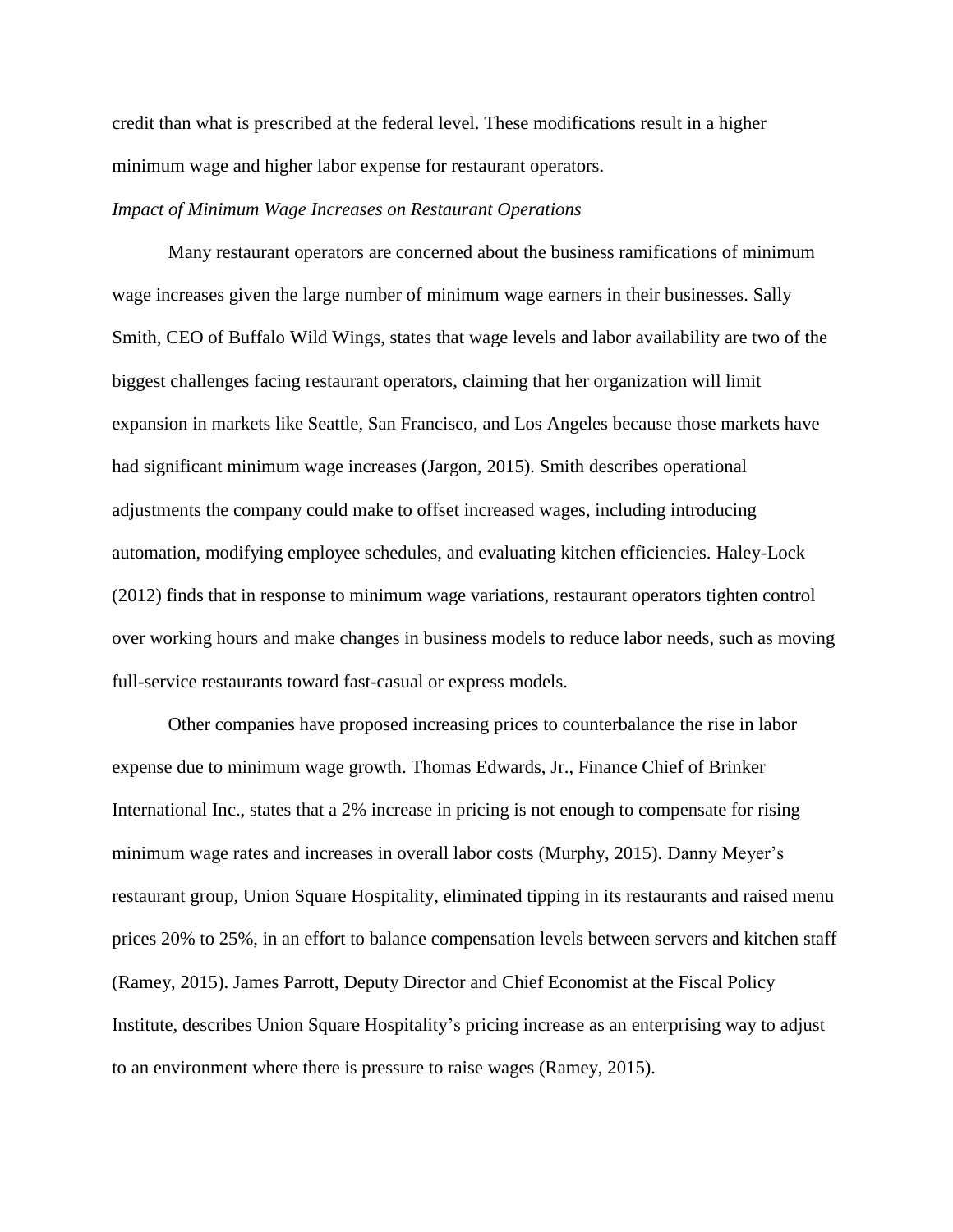Pollin and Wicks-Lim (2016) argue that firms facing increasing minimum wages could raise worker productivity, raise prices, increase revenue through economic growth, or redistribute revenue within the firm. These alternatives allow firms to maintain their level of operations and retain their customer base. Schmidt (2013) lists 11 possible adjustments due to changes caused by minimum wage increases: a) decreases in hours worked, b) decreases in nonwage benefits, c) decreases in training, d) changes in employment composition, e) higher prices, f) improvements in efficiency, g) efficiency wage responses from workers as they work harder on their own due to the new wage, h) wage compression, i) reduction in profits, j) increase in demand due to the higher wages being paid to employees and hence higher consumer spending, and k) reduced turnover. This study evaluates the effect of two of these possibilities: adjustments to employment hours and to pricing.

## *Economic Theory*

Economic theory suggests that increasing minimum wage rates may decrease employment levels and increase productivity to offset labor costs. Neo-classical economic theory suggests that labor markets are perfectly competitive and the potential effects of raising the minimum wage include reductions in employment levels, increases in prices, or reductions in non-wage employee benefits (Schmidt, 2015). Institutional economists who view labor markets as less than perfectly competitive argue that increasing wages may increase productivity through employer incentives to improve automation or develop training for employees (Schmidt, 2015).

Conversely, Lynn and Boone (2015) suggest viewing restaurants as having the market power to set a prevailing wage. This demand-side power is referred to as a monopsony and is demonstrated via the tip credit. Wessels (1997) argues that the market for tipped servers is monopsonistic because employing more servers would decrease per server tips (assuming equal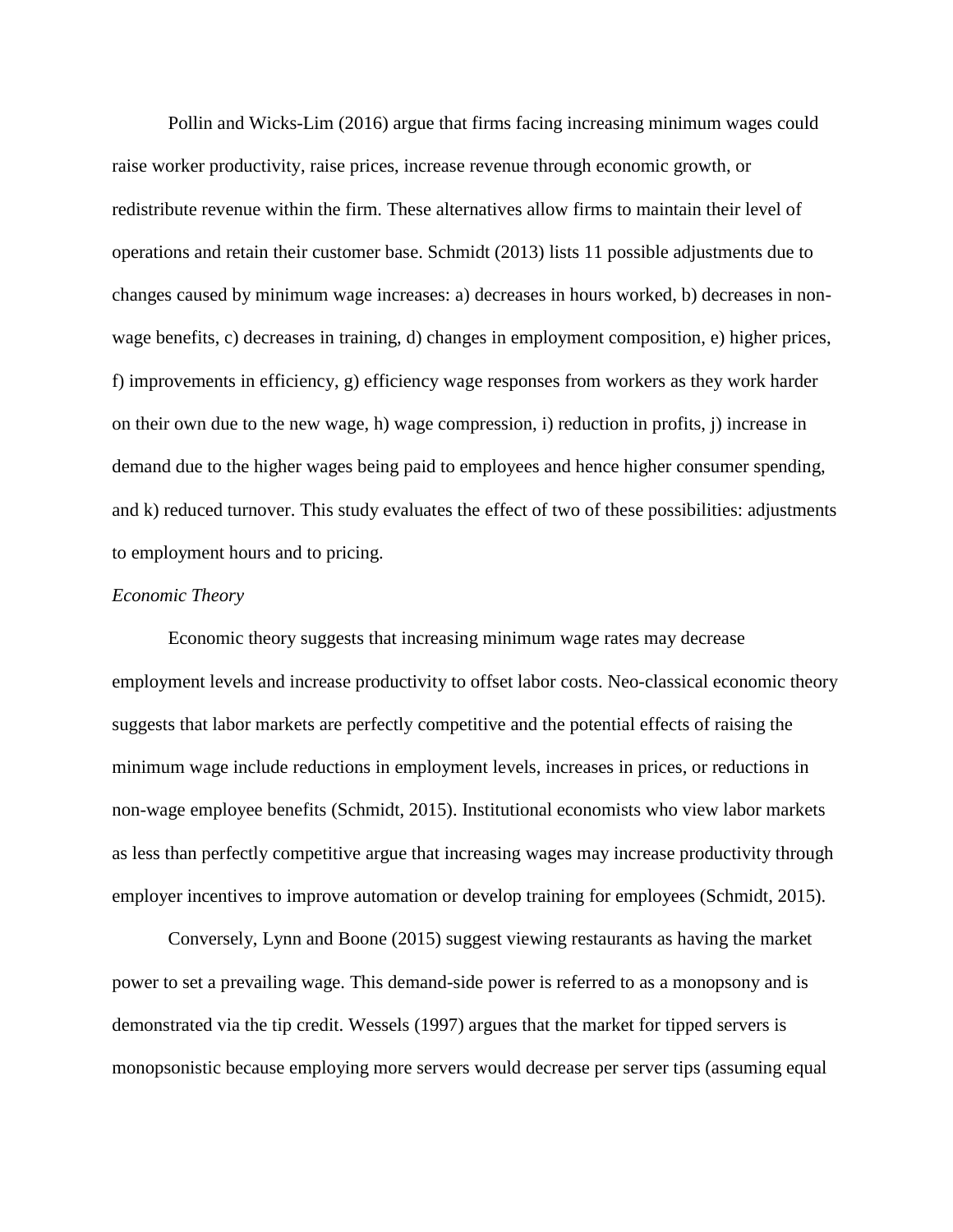demand). Aaronson *et al.* (2008) state that raising the minimum wage in monopsonistic labor markets could increase or decrease employment based on the wage rates in relation to the marginal value of labor. Wessels (1997) postulates that increases in the minimum wage of tipped employees would likely first increase and then decrease the employment level of restaurant servers. Lynn and Boone (2015) suggest that economic theory alone cannot determine what effect minimum wage increases might have on employment and prices and recommend the use of research data to examine the issue. This study uses a scenario-based experiment to better understand the anticipated actions of restaurant operators at varied levels of possible wage growth.

## *Impact of Minimum Wage Increases on Employment Levels*

Examinations of the impact of minimum wage levels on employment reveal conflicting findings with some studies reporting that minimum wage growth has no negative effect on employment (Belman and Wolfson, 2014; Card and Krueger, 1993; Doucouliagos and Stanley, 2009; Dube *et al.*, 2007; Lynn and Boone, 2015; Persky and Baiman, 2010) and others stating that minimum wage increases result in a decline in employment (Baker *et al.,* 1999; Neumark and Wascher, 1995; O'Neill *et al.*, 2006; Powers, 2009). Still other studies reveal mixed outcomes (Addison *et al.*, 2012; Even and Macpherson, 2014). A summary of previous research findings on the effects of minimum wage changes on employment levels and pricing is presented in Table 1.

# <INSERT TABLE 1 HERE>

Card and Krueger's (1993) seminal study to determine the impact of minimum wage increases on the fast-food sector reports no negative effect on employment levels which challenged the prediction that a rise in the minimum wage would reduce employment. Dube *et*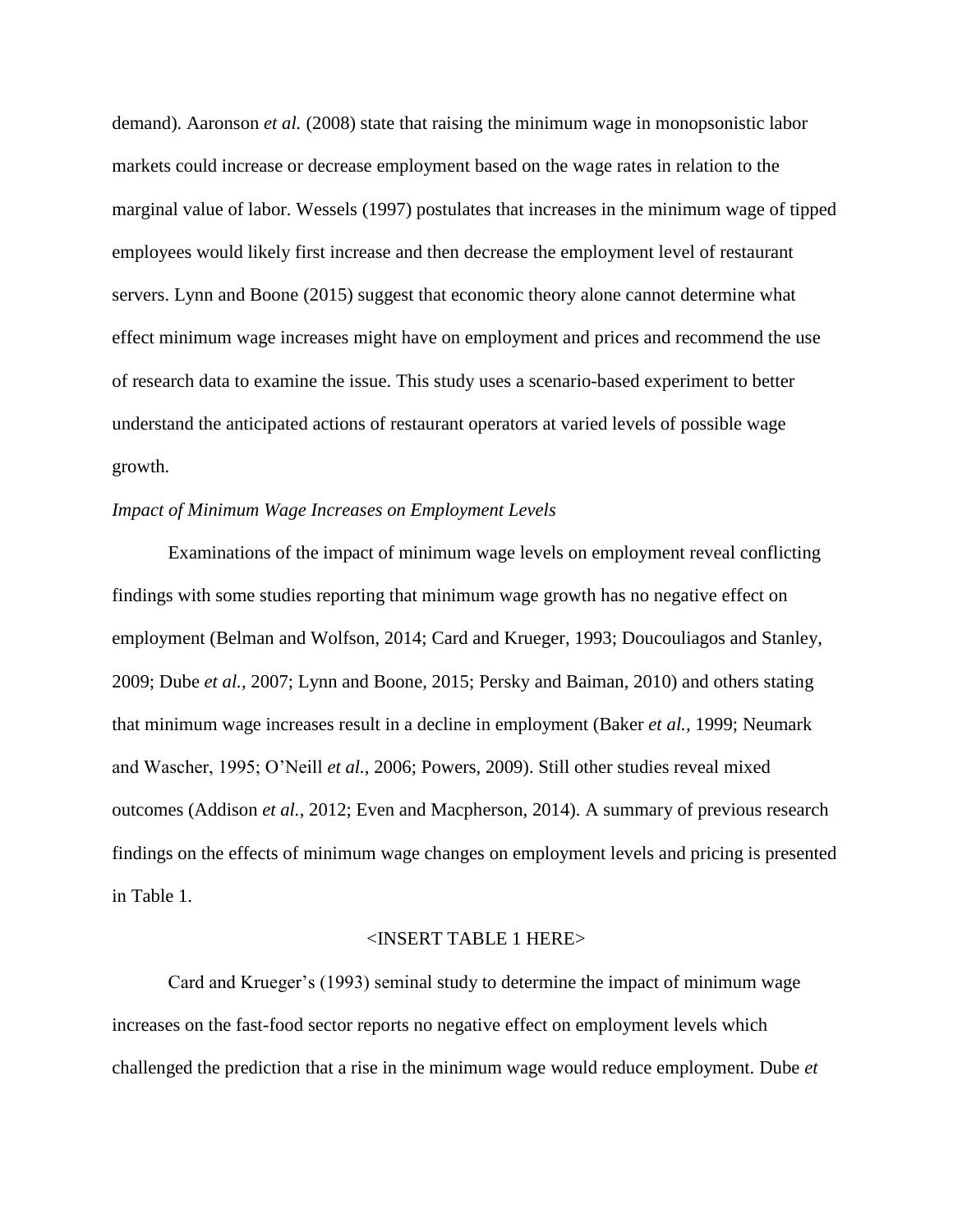*al.* (2007) find no statistically significant effect on the number of employees or full-time equivalents in fast-food or table-service restaurants when examining San Francisco after a citywide minimum wage increase. In a study of employment in Illinois and Indiana after a 18% minimum wage increase, Persky and Baiman (2010) also find the levels of employment are not statistically different from zero.

Conducting a meta-analysis of 64 minimum wage increase studies across a variety of U.S. industries, covering more than 1,000 employment estimates from 1972 to 2007, Doucouliagos and Stanley (2009) find that the estimates cluster around a zero-employment effect. Their explanation for this effect is based on two possibilities. Either there is no significant effect on employment due to an increase in the minimum wage, or if minimum wage effects do exist, they are "too difficult to detect and/or very small" (Doucouliagos and Stanley, 2009, p. 423). Belman and Wolfson (2014) conduct a similar meta-analysis and concentrate on the 27 studies published since 2000. Though these results vary slightly from Doucouliagos and Stanley (2009), there is still no statistically significant negative effect on employment when the minimum wage increases. The authors do find a few statistically significantly positive effects and some statistically significant yet economically irrelevant results. Lynn and Boone (2015) substantiate these studies, finding that increases in base and tipped minimum wages do not have significant or reliable effects on overall full-service or limited-service restaurant employment. Hirsch *et al.* (2015) study minimum wage changes' effects on employment levels, finding mostly small and insignificant impacts and speculate that other modifications are made by operators, including non-labor expenses and pricing.

There are studies, however, that directly contradict these results and report negative effects on employment levels when adjustments to minimum wage levels are made. Neumark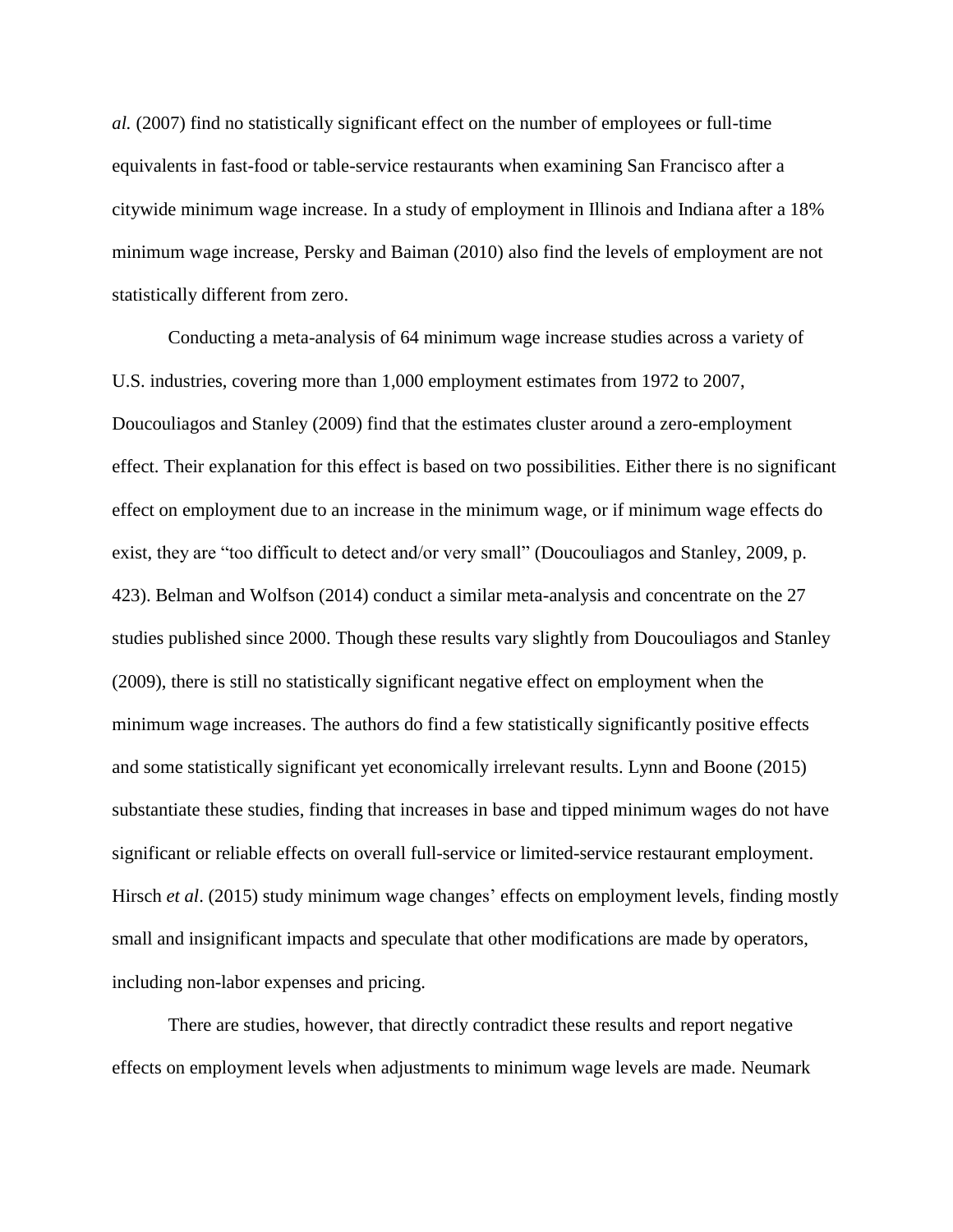and Wascher (1995), for instance, report a statistically significant decline in fast-food sector employment as a result of a minimum wage increase when they re-evaluate the findings of Card and Krueger (1993) two years later using actual payroll data records. Similarly, Powers (2009) examines the same data as Persky and Baiman (2010) and finds large declines in part time positions and worker hours in Illinois relative to Indiana. Internationally, Baker *et al.* (1999) find that a 10% increase in the Canadian minimum wage is associated with roughly a 2.5% decrease in employment while O'Neill *et al*. (2006) examine the implementation of minimum wage levels in Ireland and report a 6% reduction in employment.

And still other studies have mixed outcomes. Addison *et al.* (2012) find significantly negative results for minimum wage increases on employment levels when evaluating a sample of 1,825 U.S. counties. When they take county-level trends into account, the results indicate a negative yet insignificant effect on employment. However, the authors do find a long-term downward trend in employment for states that increase their minimum wage relative to states that do not. Employment in limited-service restaurants has a negative affect but only marginally, whereas full-service restaurants experience a significant positive effect. While Dube *et al.* (2007) find no statistically significant effect for minimum wage increases on the number of employees or full-time equivalents in fast-food or table-service restaurants, there is a 15.6% increase in the number of workers in tipped positions earning near minimum wage in full-service restaurants. The authors suggest that this increase may be an indication that a change in the minimum wage causes employers to convert some non-tipped positions into tipped positions to better balance wage growth. Though there is no net change to the number of employees, there may be shifts in the employment structure.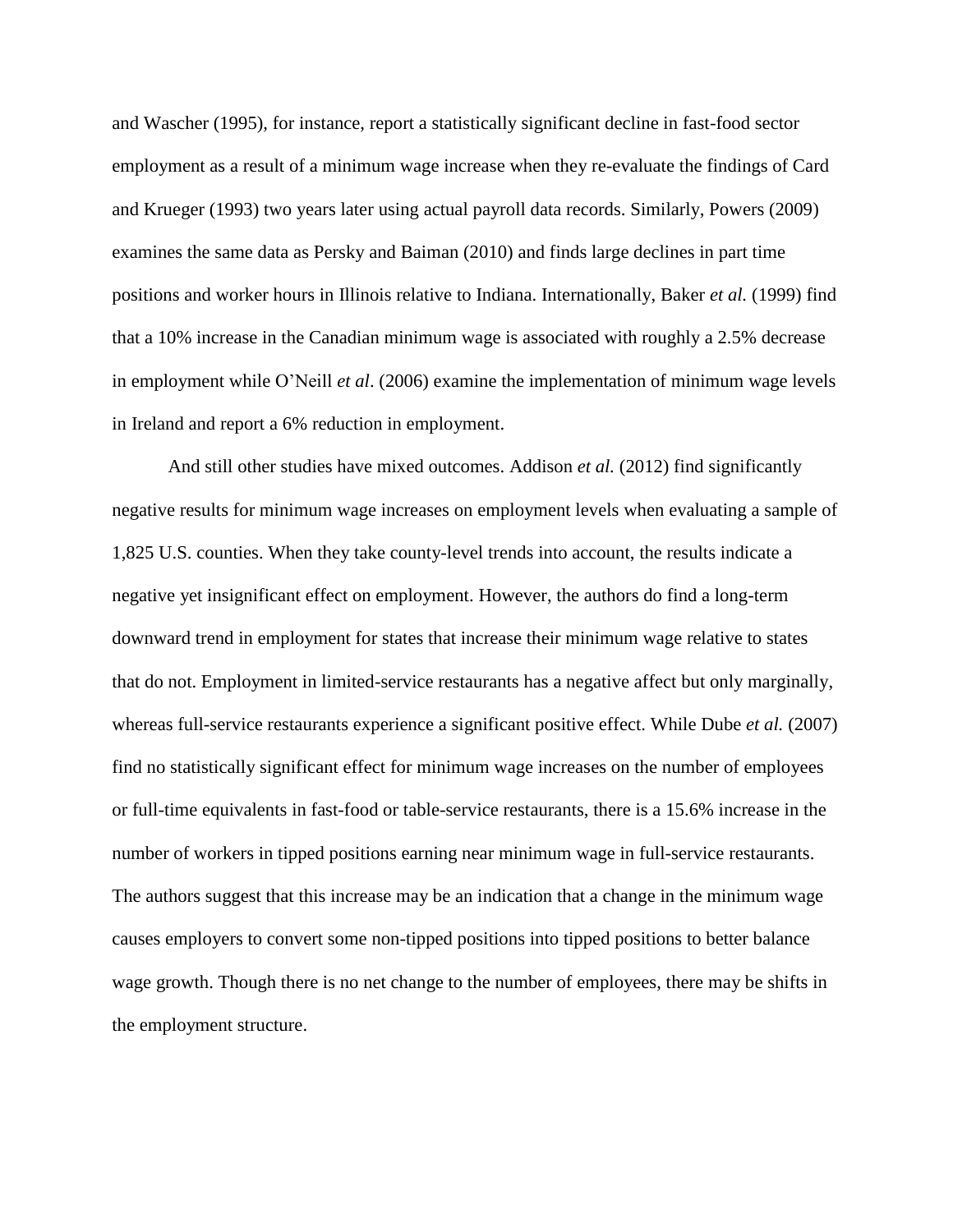Even and Macpherson (2014) evaluate the effect of a change in the allowable tip credit on wages and hours. A reduction in the allowable tip credit causes an increase in the tipped minimum wage that employers are required to pay. This reduction in a tip credit affects payroll costs the same way an increase in the overall minimum wage would, although the results may be different based on how many employees are affected by the increase. Even and Macpherson (2014) find that an increase in the tipped minimum wage significantly increases earnings in fullservice restaurants but not in limited-service restaurants, whereas an increase in the minimum wage has a positive effect on both. The minimum wage increase effect in full-service restaurants is three times larger than that of the increase in the tipped minimum wage. When considering employment, an increase in the tipped minimum wage has a significant negative effect in fullservice restaurants but not in limited service restaurants, while there is no significant effect in either type of restaurant with an increase in the minimum wage.

To summarize, while a considerable number of studies examine the effects of a minimum wage increase on employment the results are mixed. Many studies show that an increase in the minimum wage does not affect employment. Other studies suggest that minimum wage growth negatively affects employment levels. These examinations investigate the restaurant labor market as a whole by looking at industry-level labor employment numbers. To understand the impact of minimum wage changes at the restaurant-level, this study asks individual restaurant owners and operators what, if any, changes they foresee making if required to adjust wage levels. These specific actions may be lost when examining the impact at the industry level. In addition, the previously discussed studies evaluate minimum wage increases of less than 30%. For example, the studies conducted by Powers (2009) and Persky and Baiman (2010) evaluate a minimum wage increase of \$1.00 per hour, or 18%, and Dube *et al.* (2007) evaluate a minimum wage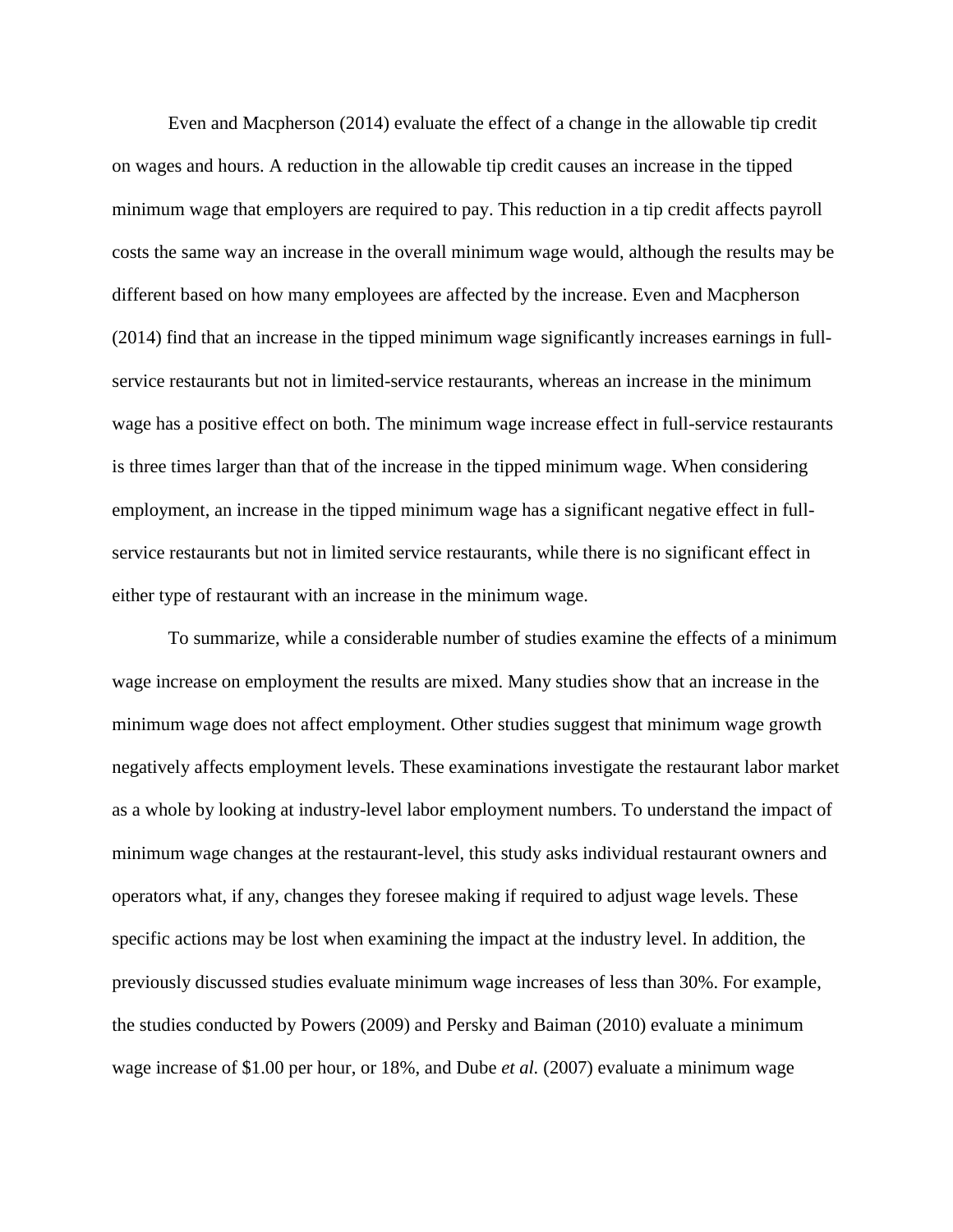increase of \$1.75 per hour, equivalent to 26%. Additional research examining the impact on restaurant operations of minimum wage increases of differing levels up to 100% can add to the body of knowledge.

# *Impact of Minimum Wage Increases on Pricing*

In addition to analyzing employment, Dube *et al.* (2007) also evaluate the effect of a minimum wage increase on the prices of restaurants' best-selling items. Fast-food restaurants have a significant price increase of 6.2%, whereas table-service restaurants only have an insignificant increase of 2.8%. The calculated cost pressure of a 26% increase in minimum wage is estimated at 4.4%, so the price increase is above and beyond the cost increase. It should be noted, though, that the authors estimate the 4.4% cost effect only on those employees making the minimum wage and not on the potential ripple effect that might occur.

Basker and Khan (2016) study pricing in the fast-food sector and report considerable cost pass-through, estimating that a 33% increase in minimum wage rate could raise prices of fastfood menu items by 3%. The authors report that this is consistent with a competitive labor market model, yet they cannot generalize the effect of higher-level minimum wage increases.

Aaronson *et al*. (2008) find similar results when evaluating a 21.2% federal minimum wage change from 1995 to 1997. This includes 7,500 restaurant items at more than 1,000 different locations. In limited-service restaurants, individual items have price increases of 22.6% within the two months after a minimum wage increase. These results are significantly higher than the 11.5% increase during other two-month periods that do not have minimum wage increases. Full-service restaurants also have a significantly higher price increase after a minimum wage increase, 12%, as compared to 10.7%. In contrast to limited-service restaurants, fullservice restaurants have a smaller price increase, which most likely is due to the greater number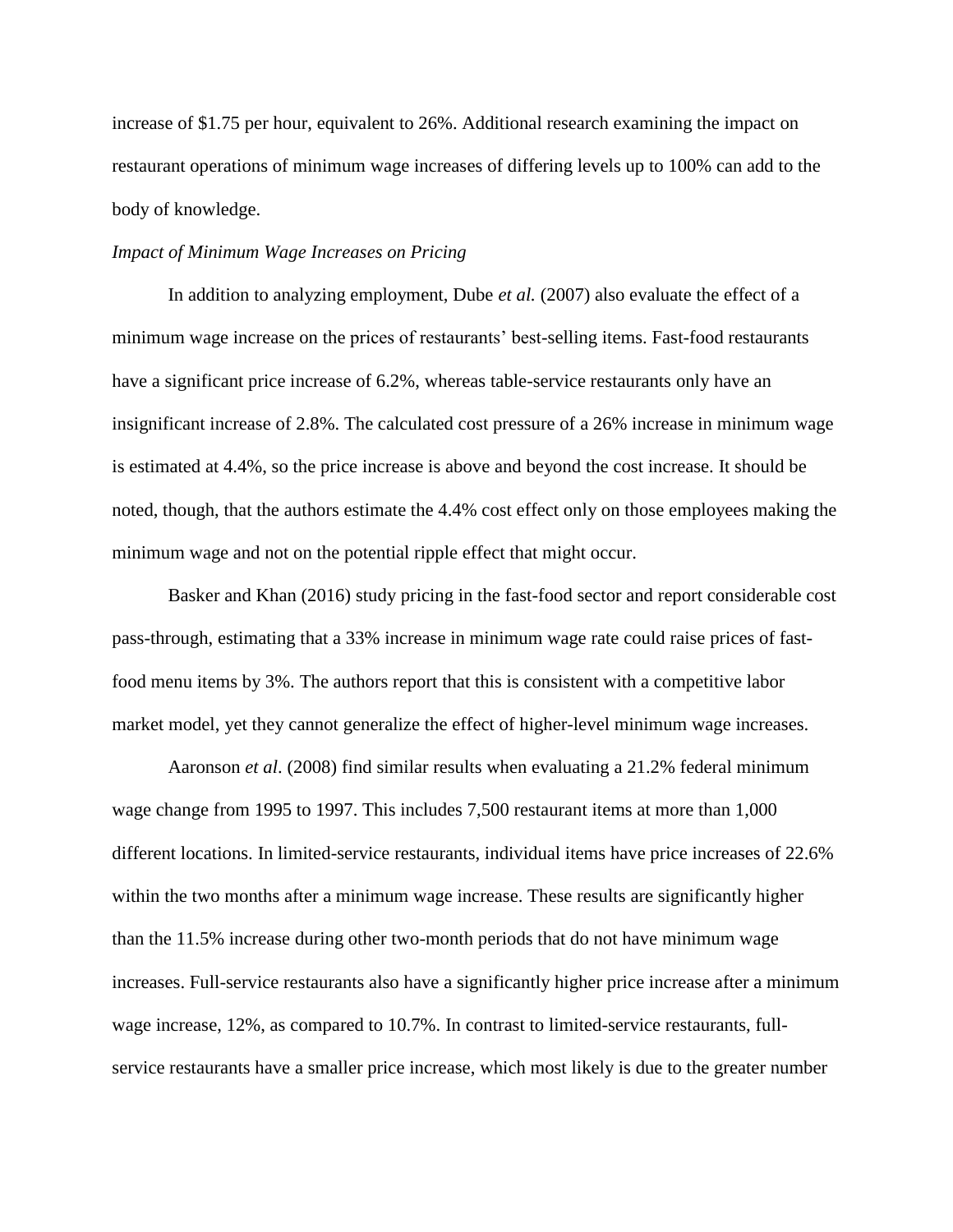of employees that are in tipped positions. These employees may not be affected by the minimum wage increase because their wages with tips are already higher than the minimum wage and the tipped minimum wage did not change during the sample period. When the authors evaluate each business, and average all item price changes, they still find a significant increase in limitedservice restaurants; however, full-service restaurant prices are not significantly different. The authors estimate price increases due to a minimum wage increase and find that a 10% increase in the minimum wage would increase prices approximately 0.7%, with more than half of the increase occurring in the first two months. Limited-service restaurants are estimated to have a price increase five times higher than full-service restaurants, 1.6% compared to 0.3%. In addition, those areas with lower average wages have larger price increases for both limitedservice and full-service restaurants.

Prior research shows that restaurant prices increase as minimum wage increases. While these results are significant the minimum wage changes considered are small in most studies, ranging from 0.7% to about 4%. Aaronson *et al*. (2008) study that examines higher percentage minimum wage changes finds higher increases. Examining the effect of varied large minimum wage changes on pricing will add to the body of literature.

#### **Methodology**

A survey was designed to gather data from restaurant operators based on instruments from previous studies that examined the impact of minimum wage growth (Aaronson *et al*., 2008; Addison *et al.*, 2012; Dube *et al.,* 2007). An Employment Policies Institute (EPI, 2015) survey on the expected changes due to a possible \$15 minimum wage in New York was also referenced. Because the purpose of this study is to determine the impact of various levels of minimum wage increase, the researchers included four potential levels: 25%, 50%, 75% and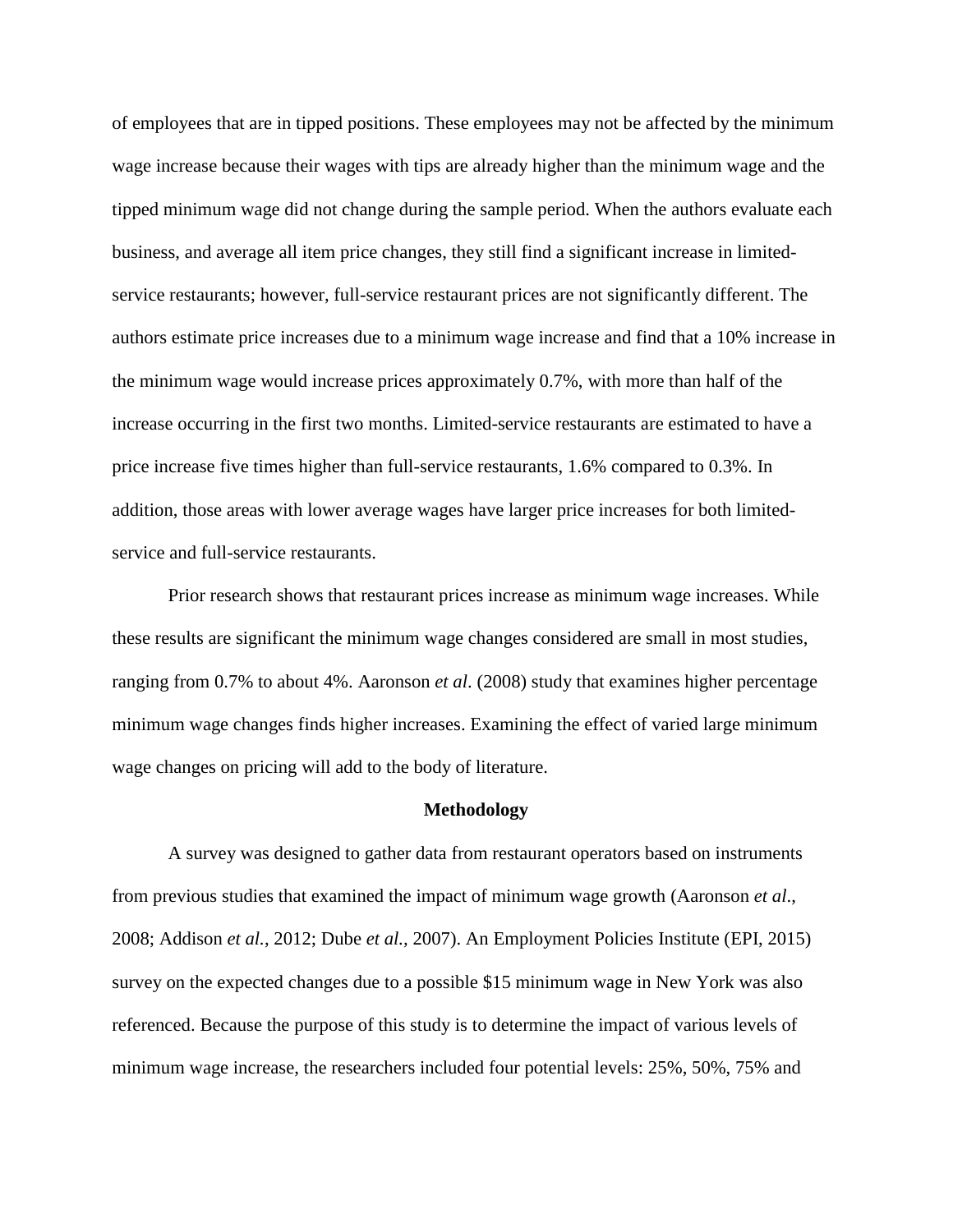100%. These levels were established after evaluating previous industry level studies and popular press estimates of commonly discussed future minimum wage levels. Questions relating to restaurant demographics were created using characteristics suggested by Haley-Lock (2012), including geographic location, firm size, and ownership type. As previous studies found mixed results depending on the type of restaurant (Addison *et al.*, 2012; Dube *et al.,* 2007), respondents were asked details about the size and type of restaurants for which they were responsible. In addition, some jurisdictions, such as New York, are implementing different minimum wages depending on the type of operation, particularly fast-food (McAndrew, 2015). Including restaurant ownership type is also important because prior research has shown that independent restaurants have a higher failure rate than chains (Parsa *et al.*, 2005; Parsa *et al.*, 2011).

A within-subject experimental design was used to eliminate some of the between-subject variance. Within-subject experimental designs are generally considered to have more comparable groups because every group has the same respondents and the tests are more sensitive and have more power due to reduced error variance (Keppel and Wickens, 2004).

# *Sampling*

The survey instrument was distributed online to a panel of restaurant owners and managers recruited through Qualtrics, a market research organization. Qualtrics directly contacted potential participants via email and screened for eligibility based on criteria determined by the researchers. To participate in the survey, individuals were required to be at least 18 years of age and actively working as a restaurant owner or manager responsible for pricing or employment decisions. Qualtrics offered a nominal award for respondents' participation. Depending on whether the participant had control over pricing, employment, or both, different sets of questions were asked. Respondents who had control over pricing were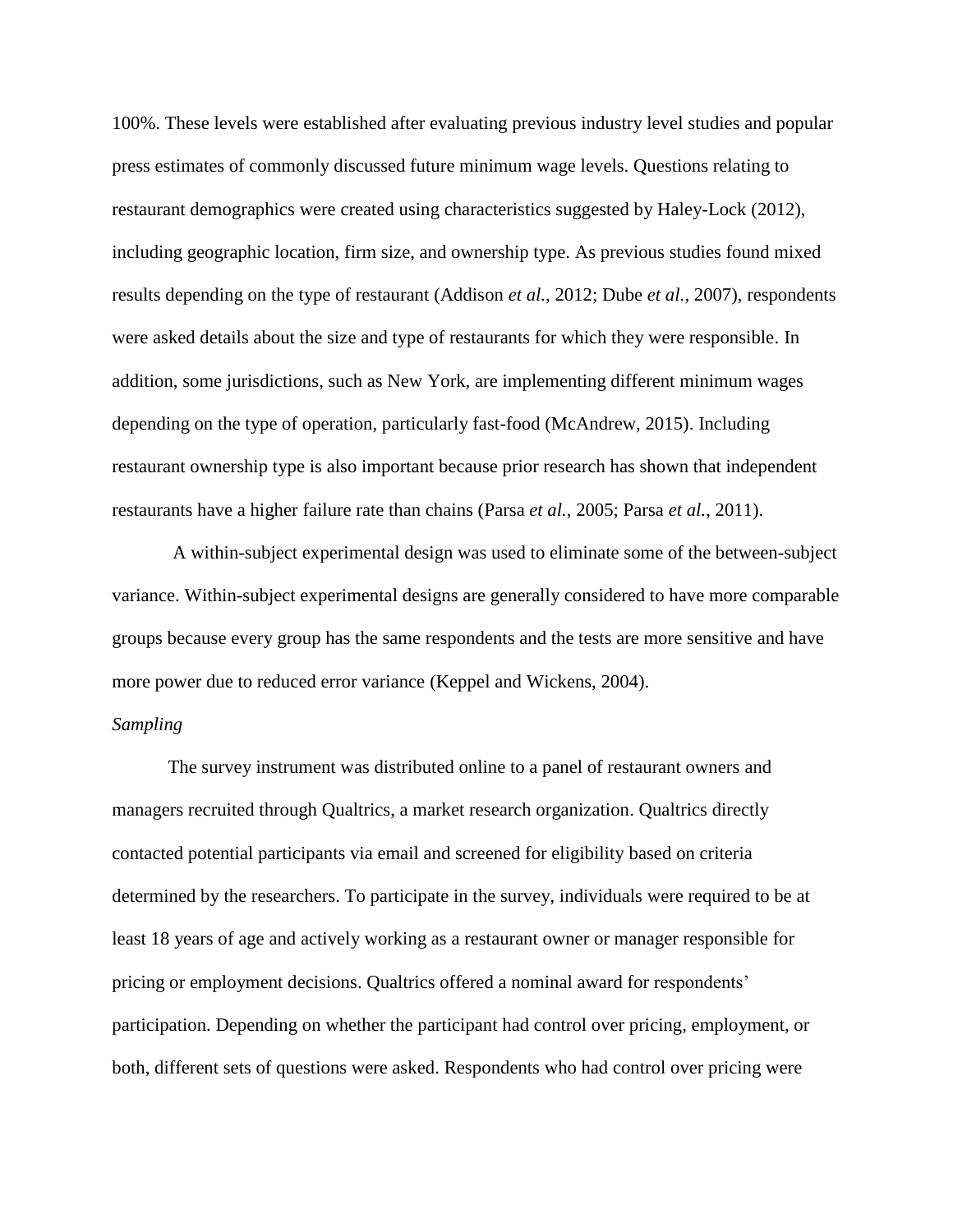asked, "If the state minimum wage increased in your area and you could *only* adjust pricing, how much would you adjust pricing under each of the minimum wage increase scenarios?" The respondents were then given four potential minimum wage increases: 25%, 50%, 75%, and 100%, and, using a slider, were asked to select the price increase from 0% to 100%. For respondents responsible for employment decisions, a similar question was asked, but instead of adjusting pricing, they were asked how they would decrease employee hours under the same potential minimum wage increases. Respondents responsible for pricing and employment decisions received both question sets and were also asked, "If the state minimum wage increased 25% in your area and you could adjust pricing and/or employment, how much would you adjust each in combination with the other?" This question was repeated under the differing wage increases. To produce a relative answer, respondents were then given two slider scales from 0% to 100%, one for the increase in pricing and the other for the decrease in employment. Respondents were asked to base their decisions on percentage increases in minimum wage instead of dollars because states have differing minimum wages. Finally, respondents were asked to describe, in open-ended questions, how they would adjust pricing or employment levels as a result of minimum wage increases.

Repeated-measures ANOVAs were analyzed to see if there were any significant differences in how restaurant operators adjust pricing or employment based on different minimum wage increases. ANOVAs and t-tests were also conducted to see if there were significant differences in different types of operations.

#### **Results**

There were 219 completed surveys out of 845 started, for a completion rate of 25.9%. Respondent demographics are given in Part 1 of Table 2. Participants were 39.3% male and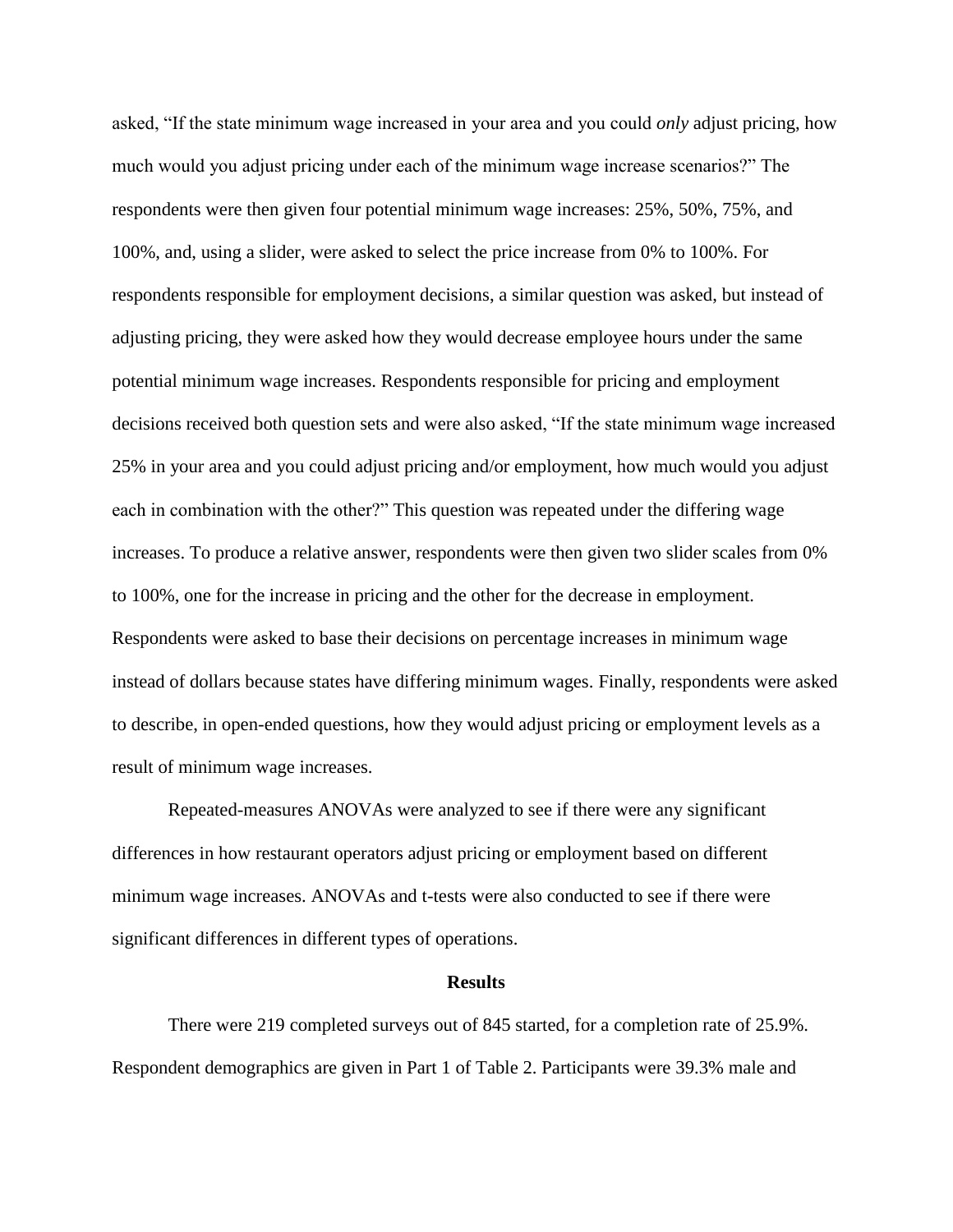60.7% female. Respondents had restaurants in 46 states around the United States. Supervisors and managers accounted for 66.2% of respondents while 33.8% held higher positions such as a general manager or owner. Of the respondents, 142 controlled pricing, 174 had control over employment, and 97 controlled both. Each respondent was responsible for one to 69 restaurants, with an average of 1.9 restaurants per respondent, with 79.0% of respondents responsible for just one.

Characteristics of the respondents' restaurants are shown in Part 2 of Table 2. Respondents' restaurants had an average check of \$20.54, an average of 30.2 employees, and an average of 53.7% of employees at or below minimum wage. All restaurant types were encompassed in the results, from fast casual to fine dining. In addition, both chain restaurants (46.1%), and independent restaurants (53.9%), were represented. Of the chain restaurants 38.6% were corporate run, while the remaining 61.4% were franchises.

## <INSERT TABLE 2 HERE>

Table 3 contains descriptive statistics indicating how respondents would adjust their pricing or employment if they were faced with the varying minimum wage increase. As shown in Part A of Table 3, if pricing was the only thing respondents could change, they anticipated increasing prices on average between 18.84% and 60.69%, depending on the minimum wage change, with each minimum wage increment increasing pricing an additional 12-17%. If employment was the only thing respondents could change (Part B of Table 3) they expected to decrease hours on average between 13.20% and 49.36% depending on the minimum wage change, with each minimum wage increment decreasing hours an additional 12-13%.

# <INSERT TABLE 3 HERE>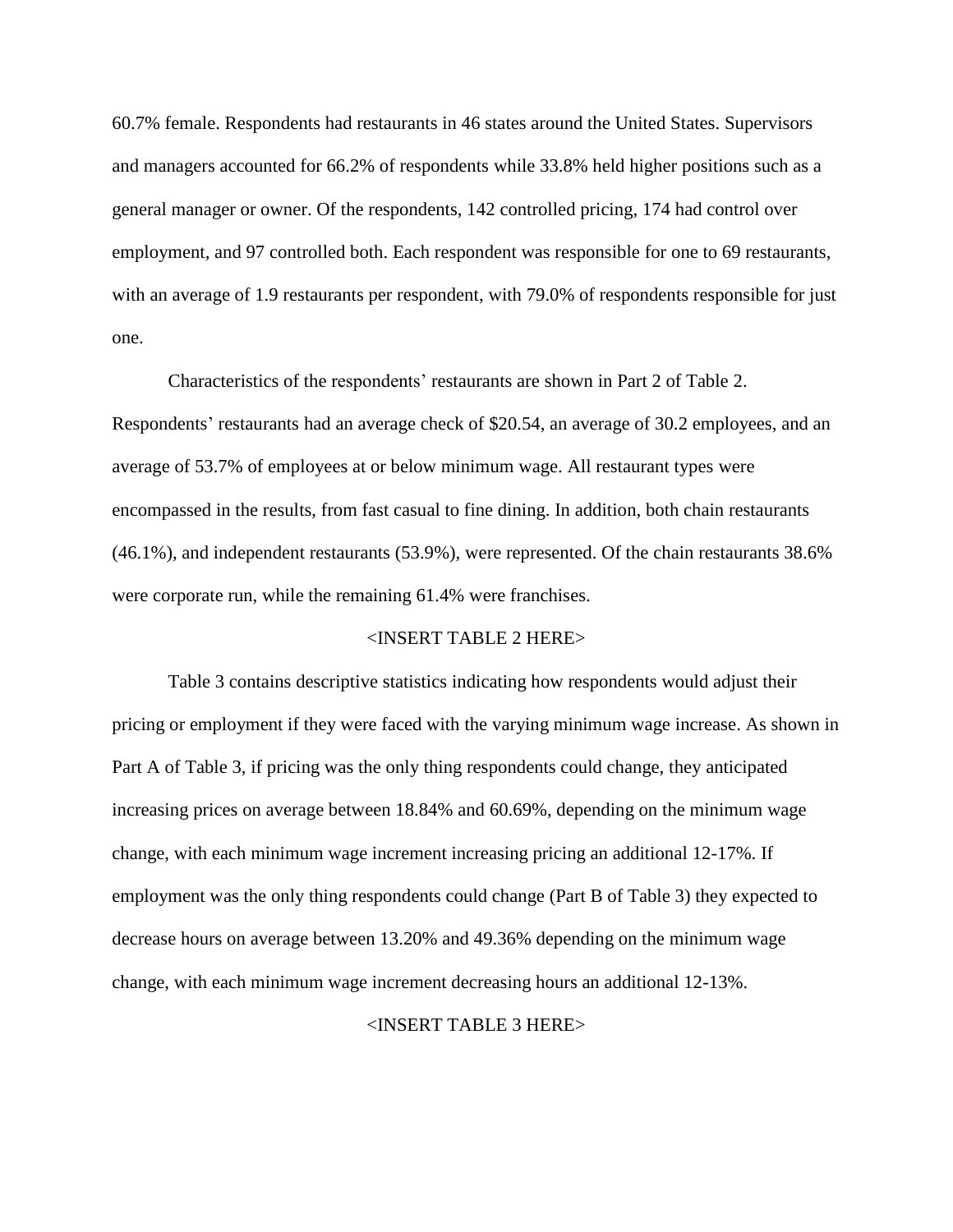T-tests were conducted on whether the restaurant was a chain or independent and whether the chain was corporate-run or franchised, and both tests were found to not have significant differences. ANOVAs were analyzed on type of restaurant and average check amount, and no significant differences were found. In addition, there were no significant differences in responses from participants based on the position held or the number of restaurants.

Results of the repeated measures ANOVAs indicated that there was a significant difference in the expected change in price and employment based on the various changes in minimum wages. In regard to the effect on pricing, Mauchly's test indicated that the assumption of sphericity had been violated,  $\chi^2(5) = 363.24$ ,  $p < .0005$ ; therefore, a Greenhouse-Geisser correction was used ( $\varepsilon = .47$ ). There was a statistically significant difference in the proposed price increases based on the different minimum wage changes,  $F(1.42, 200.49) = 258.14$ ,  $p <$ .0005. Post hoc tests using the Bonferroni correction revealed that there was a significant increase in proposed pricing (*p* < .0005) between each minimum wage change. In regard to the effect on employment, Mauchly's test indicated that the assumption of sphericity had been violated,  $\chi^2(5) = 517.24$ ,  $p < .0005$ ; therefore, a Greenhouse-Geisser correction was used ( $\varepsilon =$ .43). There was a statistically significant difference in the proposed employment decreases based on the different minimum wage changes,  $F(1.29, 223.68) = 257.81, p < .0005$ . Post hoc tests using the Bonferroni correction revealed that there was a statistically significant anticipated decrease in employment ( $p < .0005$ ) between each minimum wage change.

Part C of Table 3 shows the results when respondents were given the ability to increase pricing or decrease hours together. When changed in combination with employment, pricing is expected to increase between 22.78% and 49.57% with each varying minimum wage change accounting for an additional 7 - 10% increase. Employment would decrease between 17.73% and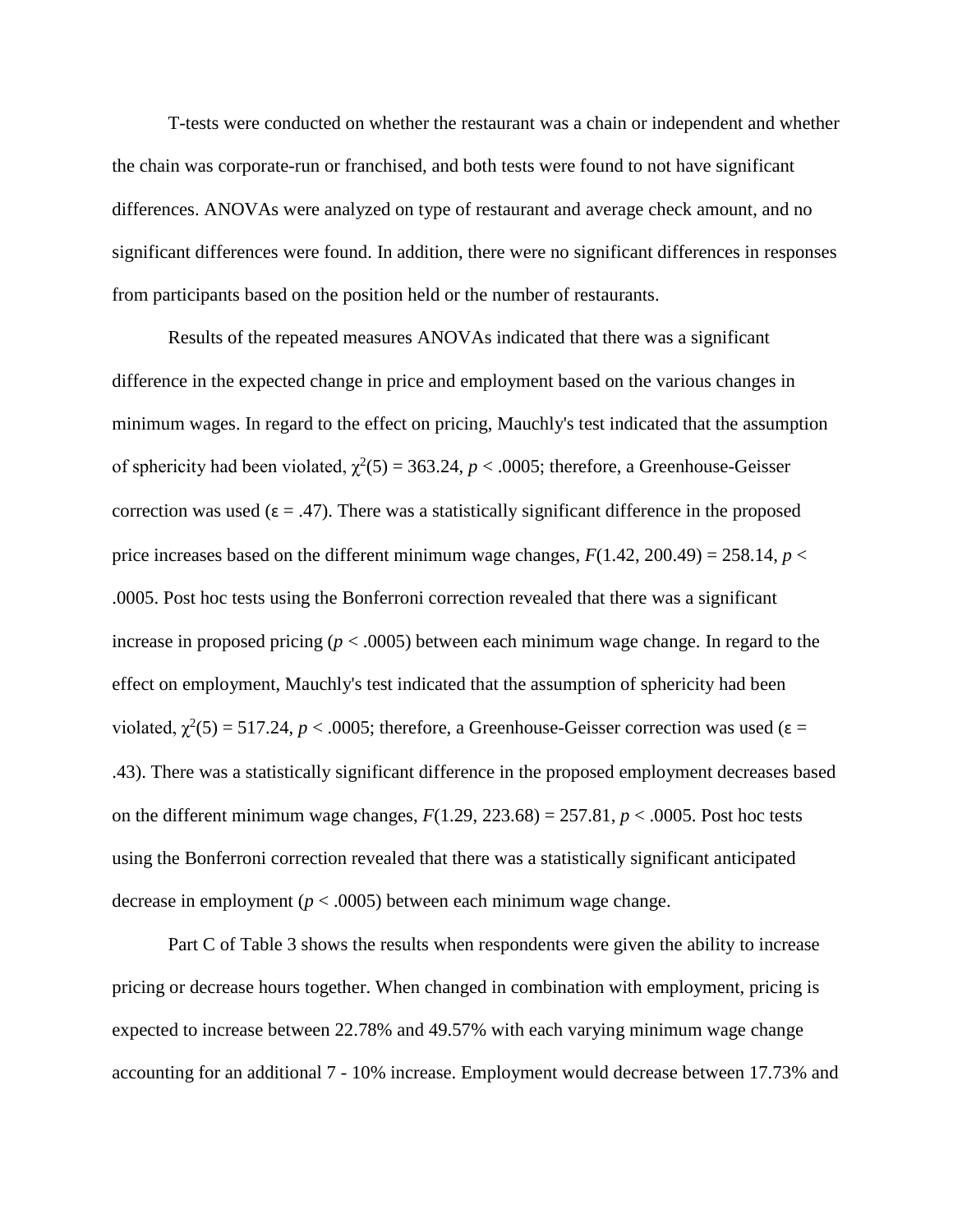40.12% when used in combination with pricing increases. Each additional minimum wage increment is expected to decrease hours an additional 4 - 9%. Both of these anticipated ranges are smaller than when adjusting only one.

There were no significant differences in expected changes in pricing and employment together when comparing different restaurant characteristics. There was a significant difference; however, in all minimum wage increases for how much pricing is anticipated to increase and employment decrease. Results of these paired t-tests, illustrated in Table 4, show that respondents anticipate increasing pricing at a significantly higher percentage than they would decrease employee hours.

# <INSERT TABLE 4 HERE>

Repeated measures ANOVAs were also conducted to see if there was a significant difference in expected change in price and employment when respondents had the ability to change both at the same time. Evaluating the effect on pricing when respondents had the ability to change either, Mauchly's test indicated that the assumption of sphericity had been violated,  $\chi^2(5) = 131.41, p < .0005$ , therefore, a Greenhouse-Geisser correction was used ( $\varepsilon = .54$ ). There was a statistically significant difference in the proposed price increases based on the different minimum wage changes,  $F(1.61, 154.72) = 106.18$ ,  $p < .0005$ . Post hoc tests using the Bonferroni correction revealed that there was a significant increase in proposed pricing ( $p <$ .0005) between each minimum wage change. Evaluating the effect on employment when respondents had the ability to change either, Mauchly's test indicated that the assumption of sphericity had been violated,  $\chi^2(5) = 101.34$ ,  $p < .0005$ ; therefore, a Greenhouse-Geisser correction was used ( $\varepsilon = .59$ ). There was a statistically significant difference in the proposed employment decreases based on the different minimum wage changes,  $F(1.75, 168.41) = 68.93$ ,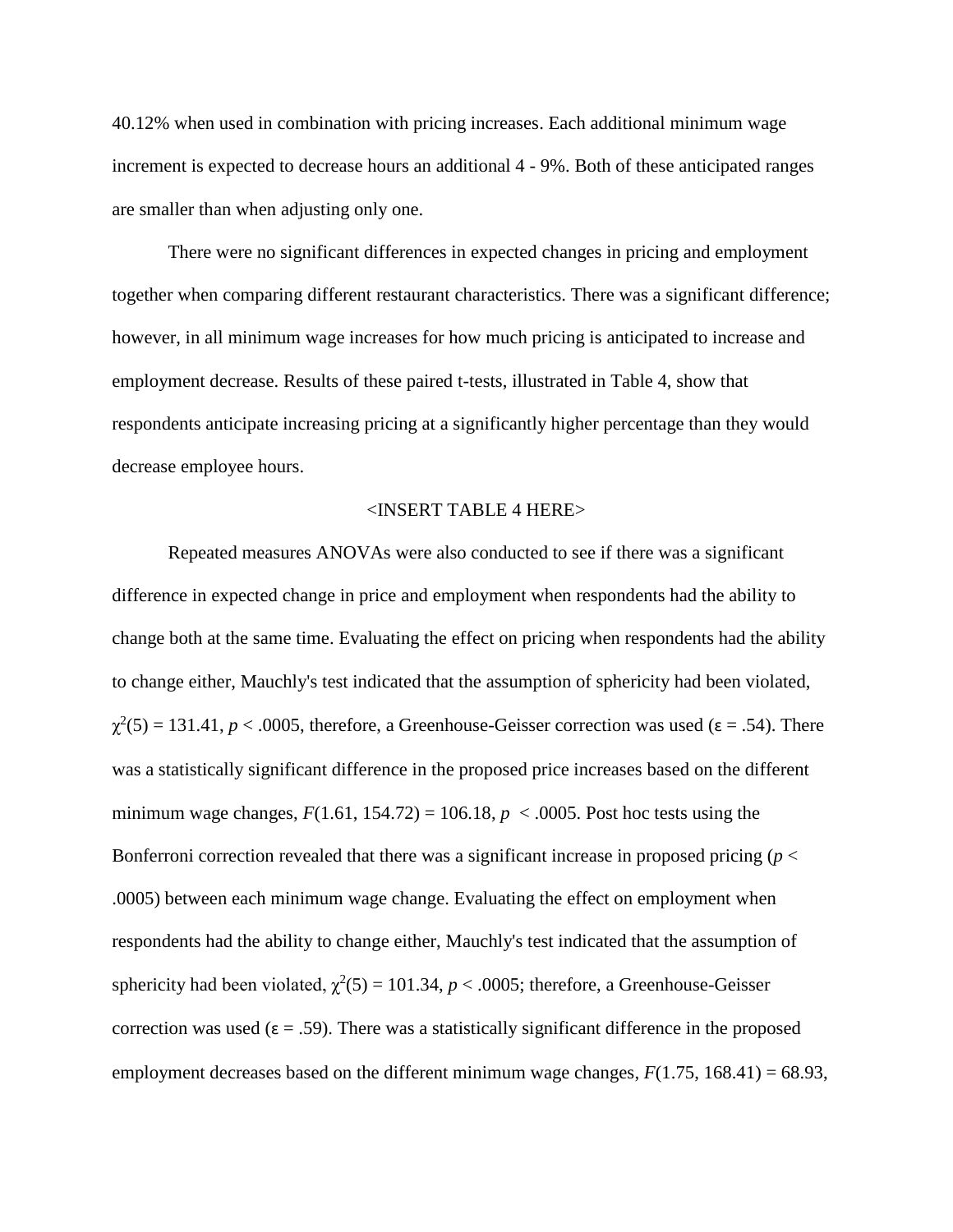*p* < .0005. Post hoc tests using the Bonferroni correction revealed that there was a statistically significant anticipated decrease in employment ( $p = .018$ ) between the 25% and 50% minimum wage changes and a statistically significantly difference (*p* < .0005) between every other minimum wage change combination.

Respondents were asked if there was an increase in the minimum wage at such a point that they would need to close their business and 65.3% stated that a minimum wage increase up to 100% would not cause them to close their business. The average minimum wage increase that would cause the remaining 34.7% to close their business was 73.9%. The most common level that would lead respondents to close was an increase of 100%, indicated by 35.5% of respondents who would close.

To better understand how restaurant managers would implement changes to operations, respondents were presented with open-ended questions asking for specific potential changes that would be made if they were faced with minimum wage increases. The responses were analyzed to identify main ideas resulting in 14 distinct concepts that were categorized using constructs defined by Pollin and Wicks-Lim (2016) and Schmidt (2013). The categories were then refined into three specific operational change types: price adjustments, employment expense reductions, and job redesign. Table 5 lists the identified areas operators would change when managing minimum wage increases.

#### <INSERT TABLE 5 HERE>

## **Discussion and Conclusions**

Results of the study show two significant findings. First, the level of minimum wage increase is anticipated to significantly affect changes in pricing and employment. The higher the minimum wage increase, the more significant an anticipated increase in price or decrease in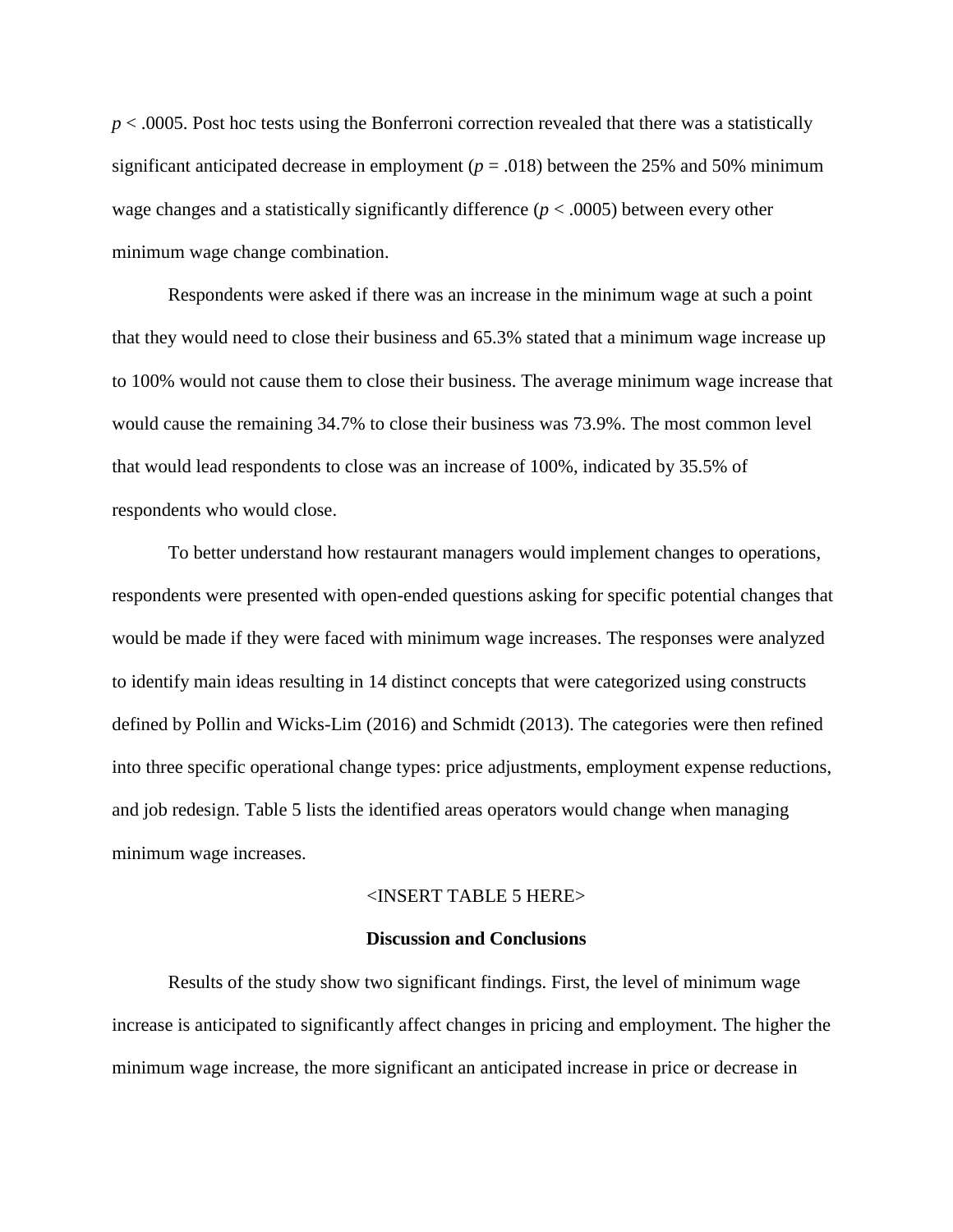employment. It is important for legislators considering minimum wage levels to understand the impact of these changes at the restaurant level to determine the best way to introduce wage hikes to markets. The second significant finding of this study is that all types of restaurants anticipate approximately the same percentage price increases and employment decreases when faced with minimum wage increases. This knowledge can help policy makers to determine if minimum wage levels should be varied based on business type.

Dube *et al.* (2007) state the cost pressure on pricing is calculated as the percentage of employees at minimum wage (53.7% in this study) multiplied by the minimum wage increase (25% - 100%) multiplied by the percentage of labor costs compared to total costs (which runs between 25% and 35% in various restaurant structures). This indicates that the cost pressure on pricing should be approximately 3%, with a 25% increase in the minimum wage, which corresponds to what Basker and Khan (2016) find, and up to 19% at the high end of the 100% minimum wage increase. This study finds a higher than expected increase in pricing, with an average anticipated price increase of 20% at a 25% minimum wage increase and almost 61% at a 100% increase in the minimum wage. Even if this is analyzed under the scenario in which managers can adjust pricing and employment (ranging from 23% to 50%), it is still expected to be significantly higher.

The EPI (2015) finds that 70% of New York fast-food business respondents would raise prices if faced with a \$15 minimum wage, mainly because only around 30% of respondents made a profit in 2014 at the current wage levels. The results of this study show that for respondents who could only adjust pricing, at a 25% increase in the minimum wage, 83.8% would raise prices, and with each minimum wage increase the percentage of respondents who would raise prices increases to 94% at the 100% increase in the minimum wage. Varying jurisdictions could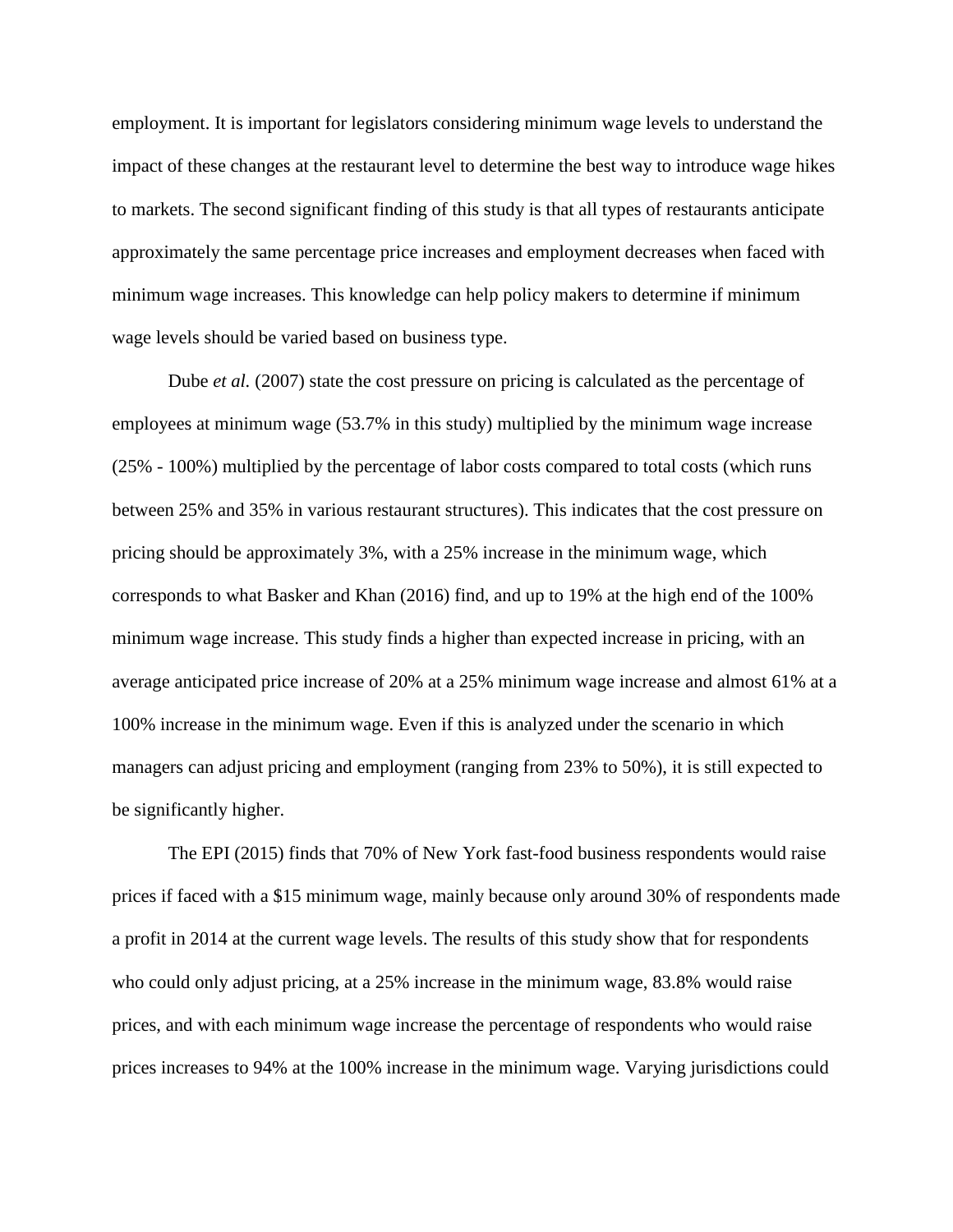be a reason for this discrepancy, as could the fact that New York may already have high prices, and fast-food operators think their customers are price sensitive, so they would adjust employment.

The EPI (2015) also finds that 48% of respondents were very likely to reduce hours or staffing levels in response to a \$15 minimum wage, with another 35% stating they would be somewhat likely to do so. Results of the current study support this and show that with a 25% increase in the minimum wage, 71.2% would decrease employees' hours. Similar to pricing, as the minimum wage increases, larger adjustments are made; at a 100% increase in minimum wage, 87.9% of respondents would decrease hours. The results of this study differ from previous studies that do not find significant negative effects (Doucouliagos and Stanley, 2009; Dube *et al.*, 2007; Even and Macpherson, 2014; Hirsch *et al.*, 2015; Persky and Baiman, 2010; Powers, 2009).

Even though the level of minimum wage increases significantly differed, the anticipated effect on earnings did not vary considerably. Earnings are calculated as the number of hours worked multiplied by the hourly rate. Table 6 shows the anticipated effect on earnings given the minimum wage increase and the anticipated decrease in employee hours if only employment can be adjusted. This calculation assumes that all anticipated hours decreased are those of minimum wage employees. Evaluating the effect on hours instead of employment effect may explain why this study finds significant effects on employment where previous studies have not. By evaluating total employment effects, previous researchers offset the decrease in hours worked with the increase in the minimum wage. While total employment may not be significantly affected, the expected number of people employed and the hours they will be scheduled is significantly affected.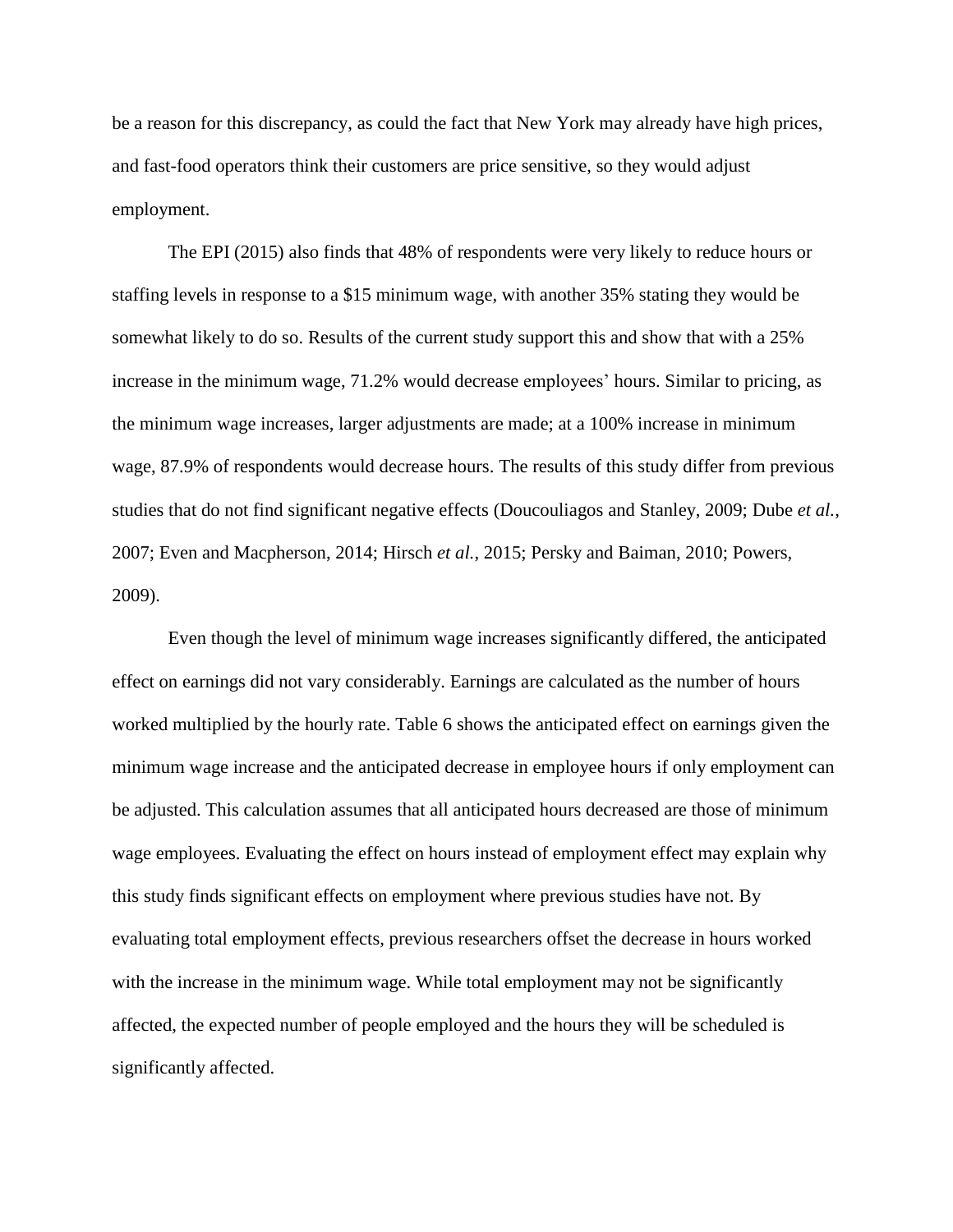## <INSERT TABLE 6 HERE>

The results that 34.7% of respondents would need to close their businesses if there were a minimum wage increase is similar to what the EPI finds. When asked if quick-service restaurants in New York would close their business if they were forced to pay a \$15 minimum wage, a 71% increase over the current minimum wage, 22% of respondents stated that this was very likely and 21% said it was somewhat likely (EPI, 2015).

This study finds that the effect of a minimum wage increase is expected to be approximately the same percentage for all types of restaurants. These results contradict those of Even and Macpherson (2014) and Addison *et al.* (2012), who find that employment in different types of restaurants is affected differently but supports the findings of Dube *et al.* (2007). In relation to pricing, the results of this study contradict those of Dube *et al.* (2007) and Aaronson *et al.* (2008). These results do support the pricing decisions that different types of operators such as Brinker International (which mainly operates casual dining establishments) and Union Square Hospitality (which chiefly offers fine-dining restaurants), have made to offset recent increases in minimum wages or potential near-future increases (Murphy, 2015; Ramey, 2015).

The results of this study suggest that chain and independent operations will both adjust pricing and employment equally, indicating that the two different operations act similarly, most likely because the majority of chain operators (61.4%) are franchise run and allowed to make their own pricing and employment decisions, making them similar to independent restaurants. Some observers may assume that chain operators such as McDonald's or Darden would absorb more of the additional labor costs than an independent restaurant. This study suggests that operators of all organizational types would increase prices similarly.

# *Theoretical Implications*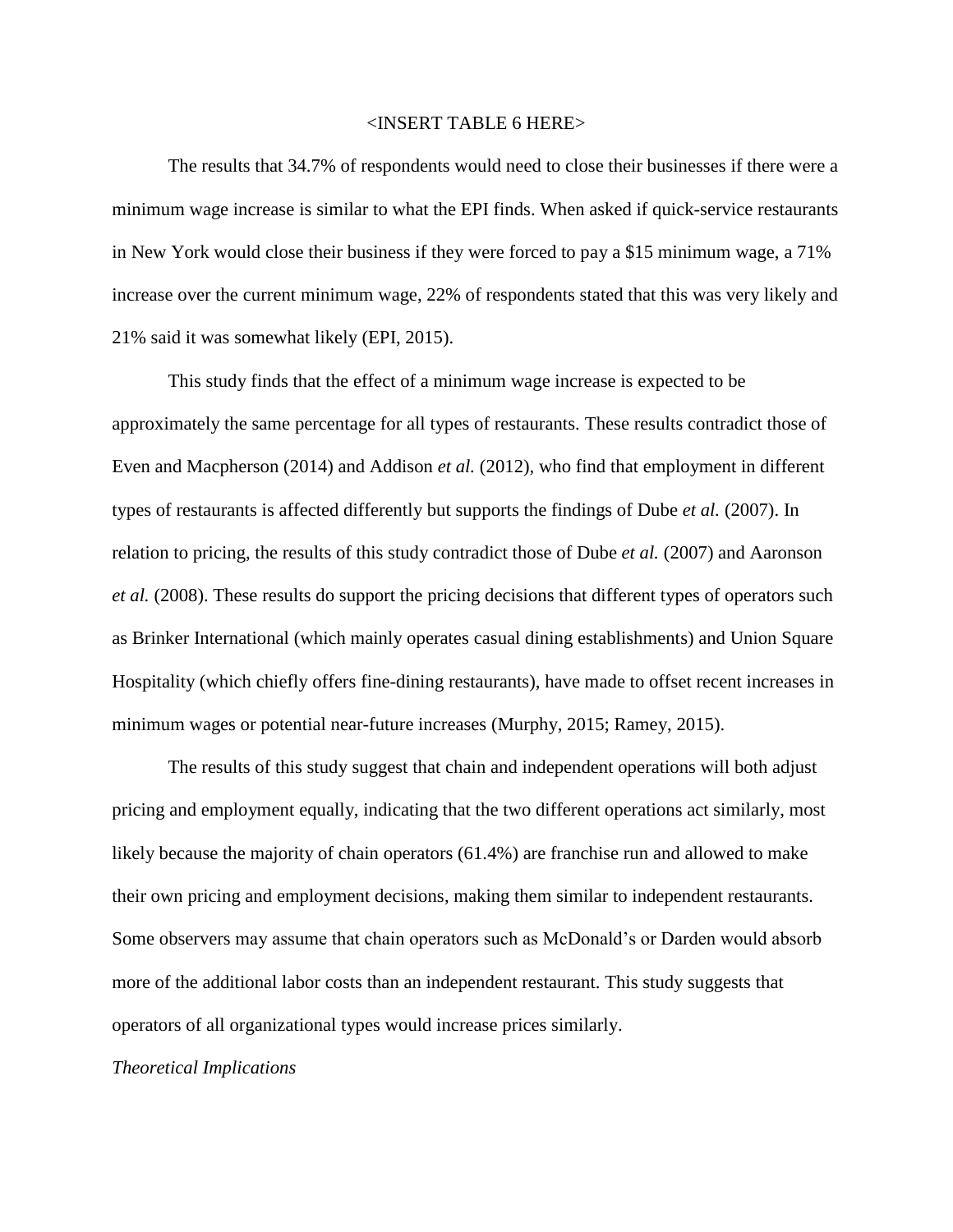This study adds to the body of knowledge examining the impact of minimum wage changes on restaurants in three key areas. First, scholars have suggested that the restaurant industry is monopsonistic (Lynn and Boone, 2015; Wessels, 1997). The results of this study support this concept, as operators indicate they would modify prices more than they would reduce employment levels when faced with minimum wage growth. Second, while many studies have investigated minimum wage change effects at the industry-level, this study evaluates how unit-level operators would react to varied levels of minimum wage growth. Understanding the unit-level impact provides insight into changes that may be significant yet hidden, when compiled and examined at a broader level, due to the size of the industry. Knowing the unit perspective when making policy decisions, such as minimum wage rates, is important so legislators understand the potential impact of changes prior to the decision. While industry employment numbers may not significantly change when minimum wage grows, unit employment is anticipated to decrease, and this could affect social concerns such as individual take-home pay, unemployment rates, and unemployment benefits. This is the opposite effect that minimum wage increases are designed to have. Further, the significant increase in pricing, as shown in this study, affects purchasing power within a community, which is also a concern for legislators. While an increased minimum wage increases purchasing power, if the offset is increased prices by the same or higher amount, the effect on purchasing power is non-existent. Finally, this study is the only one that evaluates large minimum wage increases of up to 100%. Policy makers can also use the results of this study when determining if minimum wage changes should be implemented, and if so, at what rate.

# *Practical Implications*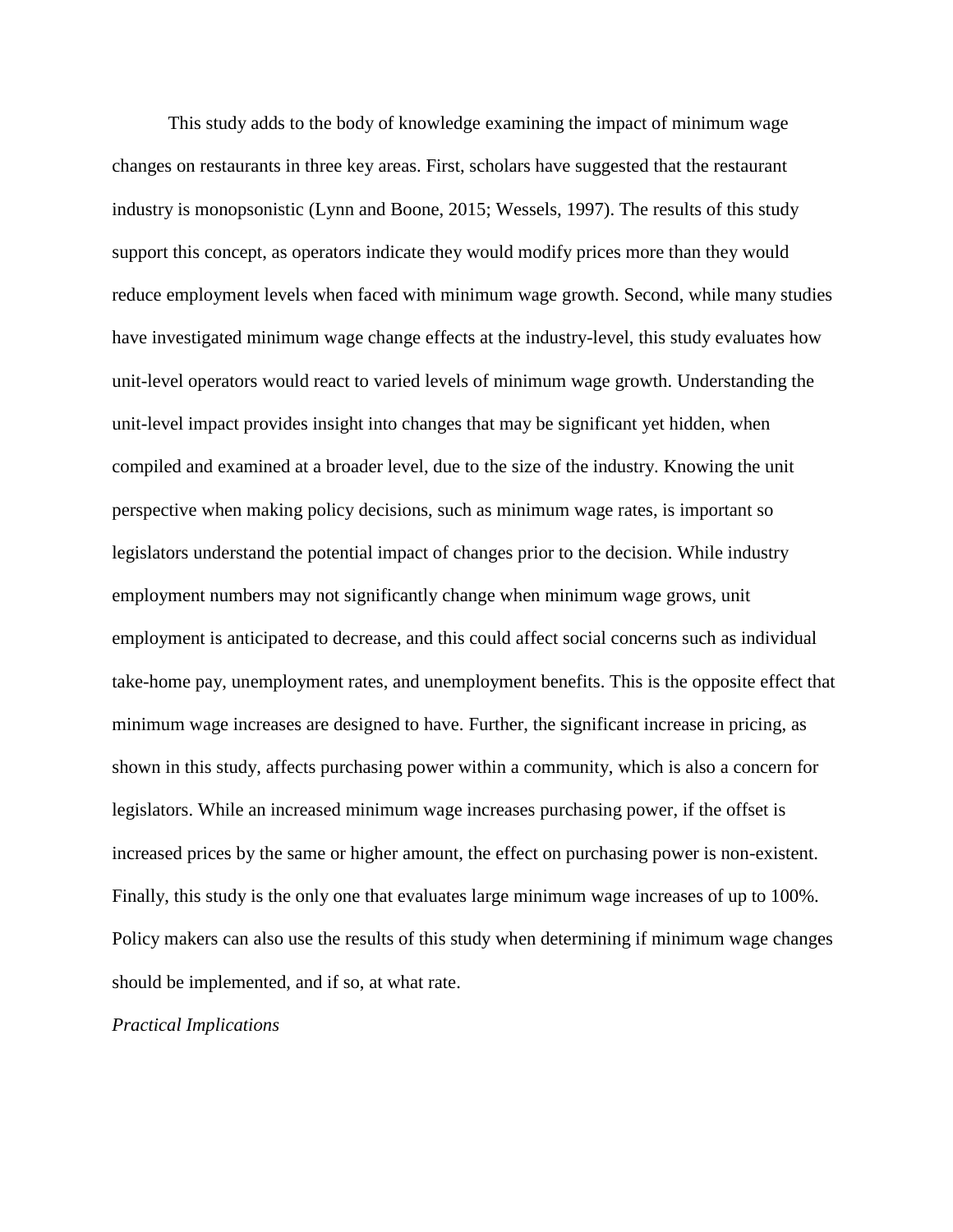The results of this study show that when faced with minimum wage increases, whether managers adjust pricing and employment or just one of the two, they anticipate adjusting pricing more than employment. Respondents indicate that pricing adjustments could include increasing prices, simplifying menus, and/or changing portion sizes or ingredients. Changes in employment would also likely be affected in addition to pricing. Restaurant operators surveyed indicate that employment changes may include terminating employees, reducing scheduled work hours, and/or eliminating overtime. A third option identified by restaurant operators is to redesign the work to be completed. This redesign may result in changes to work processes and task assignment, including enlarging job responsibilities, implementing technology, and/or reducing the services being offered.

Restaurant operators can benefit from the results of this study by adjusting operations when faced with minimum wage increases. If minimum wage levels are scheduled to increase in their market, operators can make proactive adjustments using some of the tactics indicated by the respondents in this study that may save in labor costs. The earlier that management can make changes, the more it could save the firm. For an industry with small margins, proactive changes are extremely important to decrease the chance of failure. Restaurant managers also need to be aware that the potential increase in pricing could lead to a loss of customers or an expectation of higher quality or service, Operators further need to consider the ripple effect on other non-labor costs because their suppliers also need to pay a higher wage due to minimum wage increases (Dube *et al.*, 2007).

Restaurant operators can also lobby policy makers to offset the impact of minimum wage increases. Operators may approach policy makers with proposals to consider approving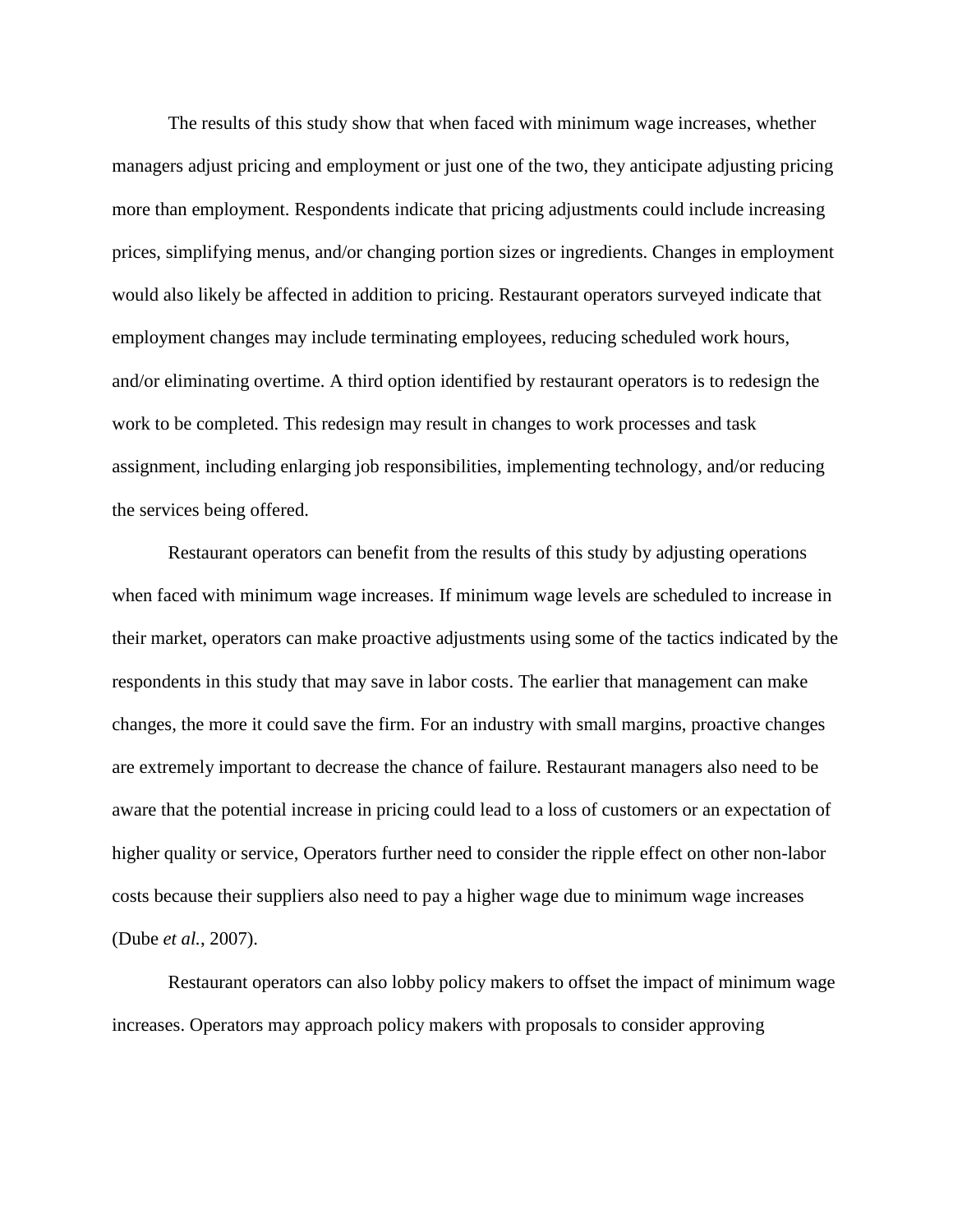minimum wage hikes using phase-in approaches to allow business owners to make adjustments over time to reduce the potential negative outcomes.

Policy makers could also use these results to assist in the setting of minimum wage levels for various state or local markets. In 2017, New York implemented various minimum wage levels from \$9.70 to \$12.00 depending on the region, type of restaurant, and number of employees (Riback, 2017). If lawmakers are debating adjusting minimum wage levels by using type of restaurant as a determining factor, the results of this study indicate there is no significant difference based on type of restaurant, suggesting that a standardized minimum wage level across the industry is appropriate.

# *Limitations and Future Research*

While this study provides interesting information, it also has drawbacks. The first limitation is the use of an online survey. Online surveys can have weaknesses such as being perceived as junk e-mail, potentially skewed demographics, respondents' lack of online experience, technological variations, and/or low response rates (Evans and Mathur, 2005). Second, even with the advantages of using within-subject designs, there are potential limitations of the design such as lack of independence between a single respondent's responses and carryover effects. Obtaining responses from broader and more varied geographic areas, restaurant service styles, and employment levels would provide more generalizable results. Conducting a follow-up longitudinal study to examine the actions taken by management after an increase in minimum wages takes place may yield insight into the actual effects versus those that are anticipated.

The impact of minimum wage changes on employment levels could be examined more extensively at the unit level. Future studies could investigate the link of this anticipated response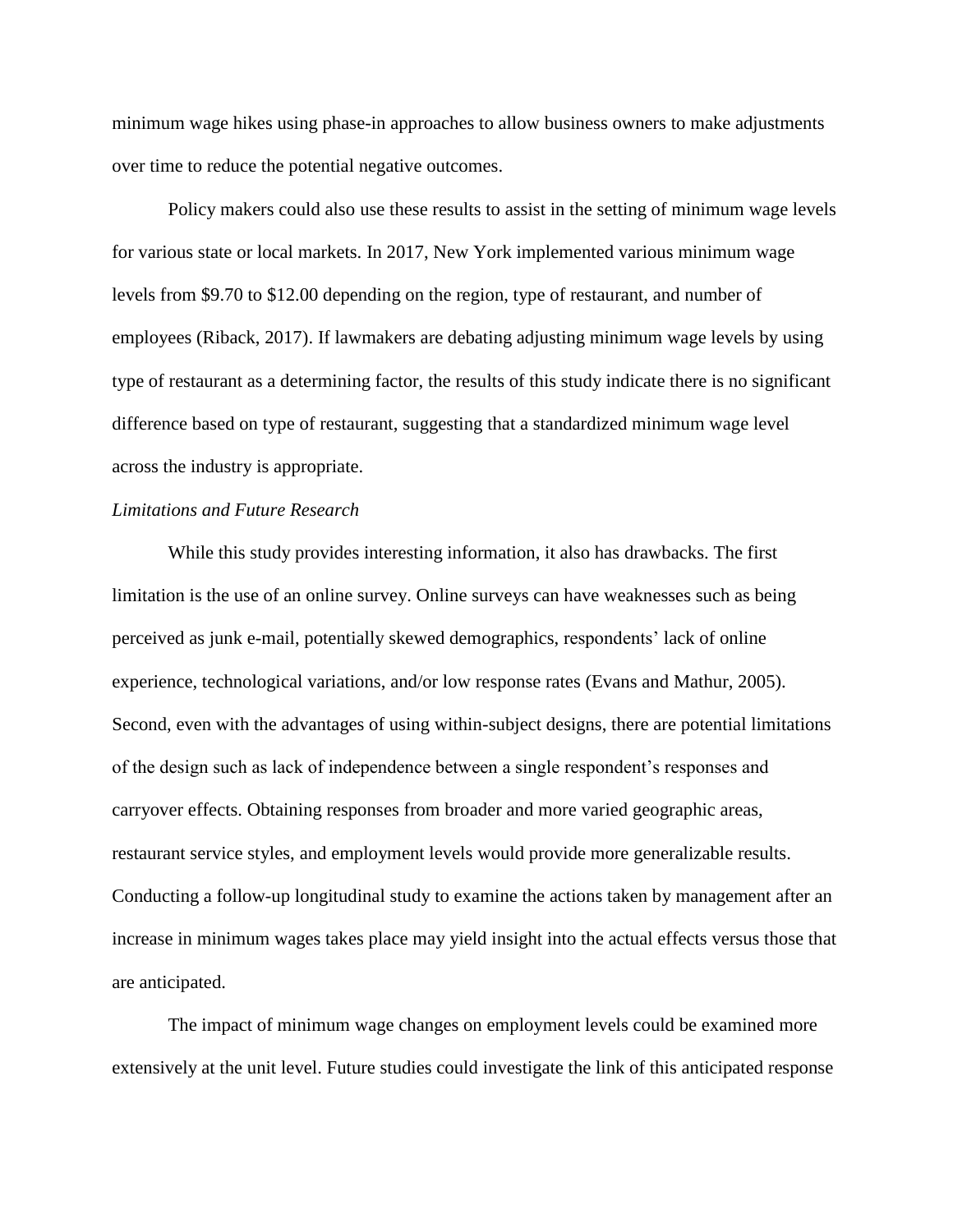to changes in employment levels to direct employee outcomes including productivity, engagement, and satisfaction. While it may be predicted that management would adapt to minimum wage changes through either price increases or employee reductions, perhaps future studies could attempt to find a best way to cope with an increased minimum wage and the manner in which the changes in minimum wage might affect hospitality employees.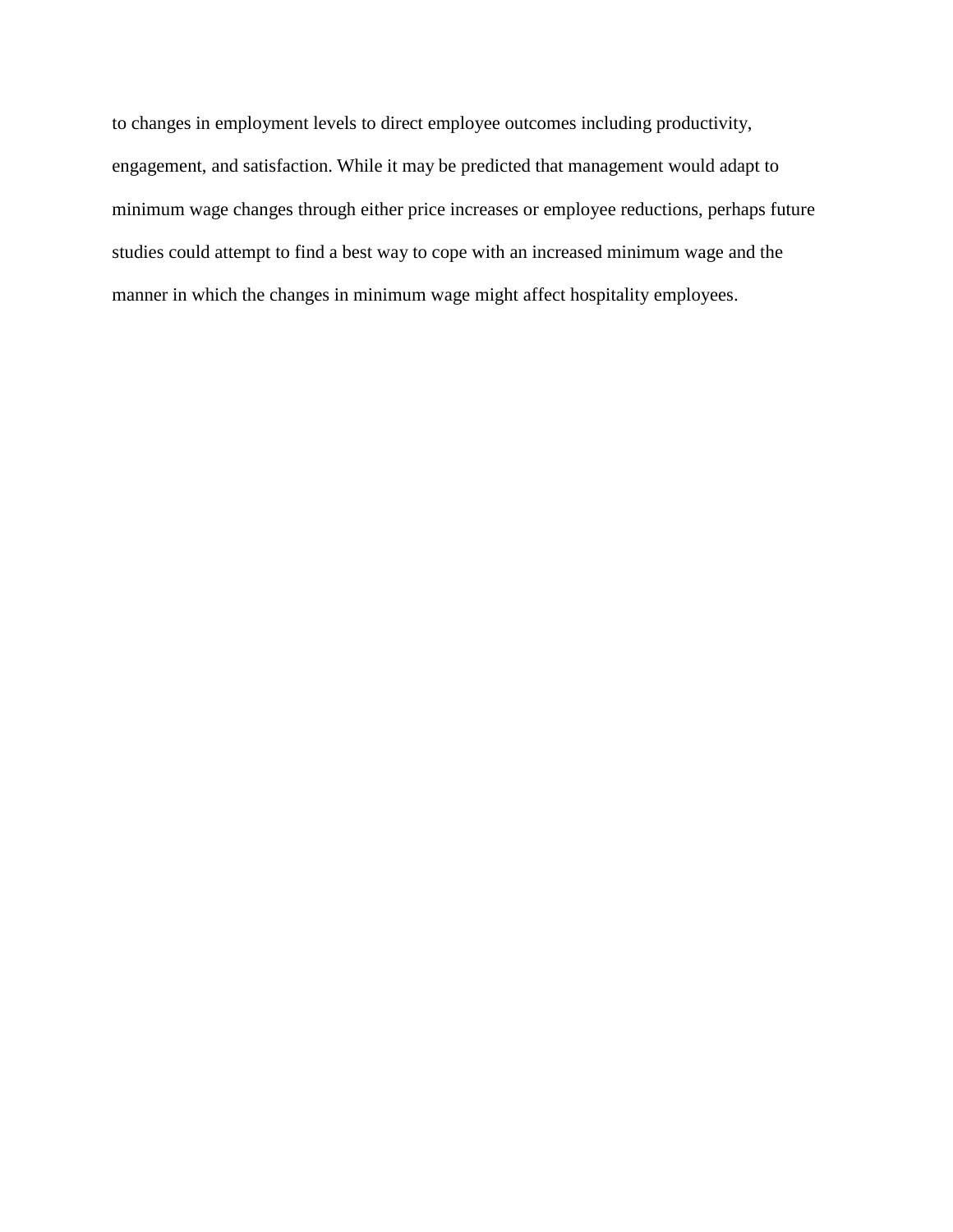## **References**

- Aaronson, D., French, E. and MacDonald, J. (2008), "The minimum wage, restaurant prices, and the labor market structure", *Journal of Human Resources,* Vol. 43, pp. 688-720.
- Addison, J.T., Blackburn, M.L. and Cotti, C.D. (2012), "The effect of minimum wages on labour market outcomes: County-level estimates from the restaurant-and-bar sector", *British Journal of Industrial Relations,* Vol. 50 No. 3, pp. 412-35.
- Baker, M., Benjamin, D. and Stanger, S. (1999), "The highs and lows of the minimum wage effect: a time-series cross-section study of the Canadian law", *Journal of Labor Economics*, Vol. 17 No. 2, pp. 318-50.
- Basker, E. and Khan, M.T. (2016), "Does the minimum wage bite into fast-food prices?" *Journal of Labor Research*, Vol. 37 No. 2, pp. 129-48.
- Belman, D. and Wolfson, P.J. (2014), *What does the minimum wage do?* Upjohn Institute for Employment Research. Kalamazoo, MI: W.E.
- Belser, P. and Sobeck, K. (2012), "At what level should countries set their minimum wages?" *International Journal of Labour Research*, Vol. 4 No. 1, pp. 105-27.
- Card, D., and Krueger, A.B. (1993), "Minimum wages and employment: A case study of the fast food industry in New Jersey and Pennsylvania", available at: <http://www.nber.org/papers/w4509> (accessed 14 August 2016).
- Doucouliagos, H. and Stanley, T.D. (2009), "Publication selection bias in minimum wage research? A meta-regression analysis", *British Journal of Industrial Relations,* Vol. 47 No. 2, pp. 406-28.
- Dube, A., Naidu, S. and Reich, M. (2007), "The economic effects of a citywide minimum wage", *Industrial and Labor Relations Review,* Vol. 60 No. 4, pp. 522–43.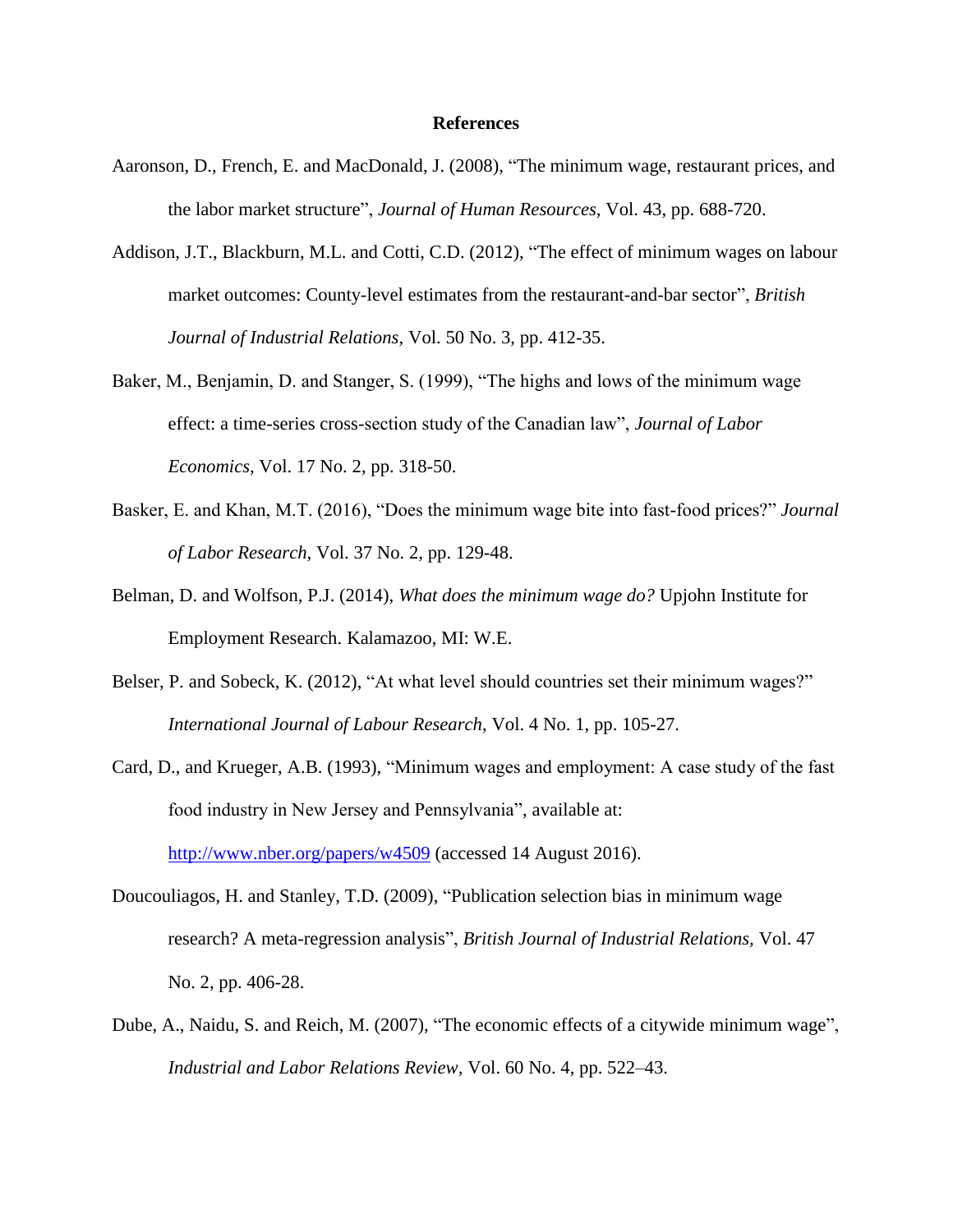- Employment Policies Institute (2015), "Measuring the cost of a higher minimum wage for New York's fast food restaurants", available at: [https://www.epionline.org/studies/measuring](https://www.epionline.org/studies/measuring-the-cost-of-a-higher-minimum-wage-for-new-yorks-fast-food-restaurants/)[the-cost-of-a-higher-minimum-wage-for-new-yorks-fast-food-restaurants/](https://www.epionline.org/studies/measuring-the-cost-of-a-higher-minimum-wage-for-new-yorks-fast-food-restaurants/) (accessed 17 December 2015).
- Evans, J.R. and Mathur, A. (2005), "The value of online surveys", *Internet Research*, Vol. 15 No. 2, pp. 195-219.
- Even, W.E. and Macpherson, D.A. (2014), "The effect of the tipped minimum wage on employees in the U.S. restaurant industry", *Southern Economic Journal,* Vol. 80 No. 3, pp. 633–55.
- Haley-Lock, A. (2012), "The structural contexts of low-wage work: restaurant employment practices across firm geography, size, and ownership status", *Journal of Poverty*, Vol 16, pp. 447-68.
- Hirsch, B.T., Kaufman, B.E. and Zelenska, T. (2015), "Minimum wage channels of adjustment", *Industrial Relations*, Vol. 54 No. 2, pp. 199-239.
- ILO. (2008), "Global Wage Report", available at:

[http://www.ilo.org/global/publications/WCMS\\_100786/lang--en/index.htm](http://www.ilo.org/global/publications/WCMS_100786/lang--en/index.htm) (accessed 15 August 2016).

- Jargon, J. (2015), "Buffalo wild wings CEO Sally Smith on minimum wages", *The Wall Street Journal*, 25 October, available at: [http://www.wsj.com/articles/buffalo-wild-wings-ceo](http://www.wsj.com/articles/buffalo-wild-wings-ceo-sally-smith-on-minimum-wages-1445824931)[sally-smith-on-minimum-wages-1445824931](http://www.wsj.com/articles/buffalo-wild-wings-ceo-sally-smith-on-minimum-wages-1445824931) (accessed 5 January 2016).
- Kasperkevic, J. and Srinivas, S. (2015), "These 21 states raised the minimum wage for 2015", available at: [http://www.businessinsider.com/these-21-states-raised-the-minimum-wage](http://www.businessinsider.com/these-21-states-raised-the-minimum-wage-for-2015-2015-1)[for-2015-2015-1](http://www.businessinsider.com/these-21-states-raised-the-minimum-wage-for-2015-2015-1) (accessed 17 December 2015).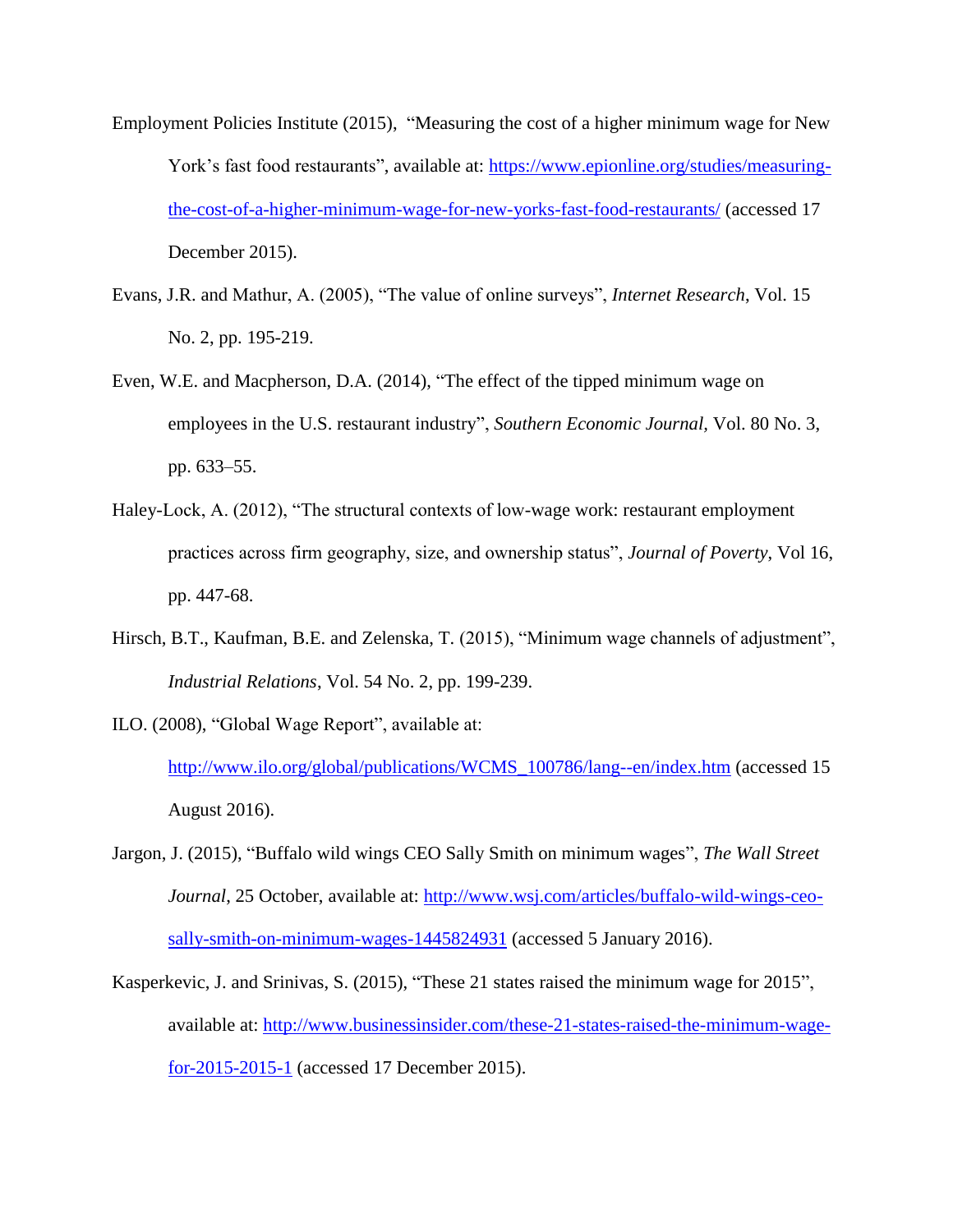- Keppel, G. and Wickens, T.D. (2004), *Design and Analysis: A Researcher's Handbook,* Pearson Prentice Hall, Upper Saddle River, NJ.
- Lynn, M. and Boone, C. (2015), "Have minimum wage increases hurt the restaurant industry? The evidence says no!" *Cornell Hospitality Reports* Vol. 15 No. 22, pp. 3-13.

McAndrew, M. (2015), "New NY state laws give corporations, minimum wage workers, a boost in 2016", *The Post-Standard*, 30 December, available at: [http://www.syracuse.com/state/index.ssf/2015/12/new\\_ny\\_state\\_laws\\_give\\_corporations](http://www.syracuse.com/state/index.ssf/2015/12/new_ny_state_laws_give_corporations_minimum_wage_workers_a_boost_in_2016.html)

[\\_minimum\\_wage\\_workers\\_a\\_boost\\_in\\_2016.html](http://www.syracuse.com/state/index.ssf/2015/12/new_ny_state_laws_give_corporations_minimum_wage_workers_a_boost_in_2016.html) (accessed 14 August 2016)

- Murphy, M. (2015), "Brinker feels sting of rising wages, healthy job market", *The Wall Street Journal*, 20 October, available at: [http://blogs.wsj.com/cfo/2015/10/20/brinker-feels](http://blogs.wsj.com/cfo/2015/10/20/brinker-feels-sting-of-rising-wages-healthy-job-market/)[sting-of-rising-wages-healthy-job-market/](http://blogs.wsj.com/cfo/2015/10/20/brinker-feels-sting-of-rising-wages-healthy-job-market/) (accessed 17 December 2015).
- National Restaurant Association (2015). "Issues & advocacy: Minimum wage. [Issue brief].", available at:<http://www.restaurant.org/advocacy/Minimum-Wage> (accessed 5 January 2016).
- Neumark, D., and Wascher, W. (1995), "The effect of New Jersey's minimum wage increase on fast-food employment: A re-evaluation using payroll records", available at: <http://www.nber.org/papers/w5224> (accessed 14 August 2016).

Neumark, D. and Wascher, W.L. (2008), *Minimum Wages*, MIT Press, Cambridge, MA.

- O'Neill, D., Nolan, B. and Williams, J. (2006), "Evaluating the introduction of a national minimum wage: evidence from a new survey of firms in Ireland", *Labour,* Vol. 20 No. 1, pp. 63-90.
- Parsa, H.G., Self, J.T., Njite, D. and King, T. (2005), "Why restaurants fail", *Cornell Hotel and Restaurant Administration Quarterly*, Vol. 46 No. 3, pp. 304-22.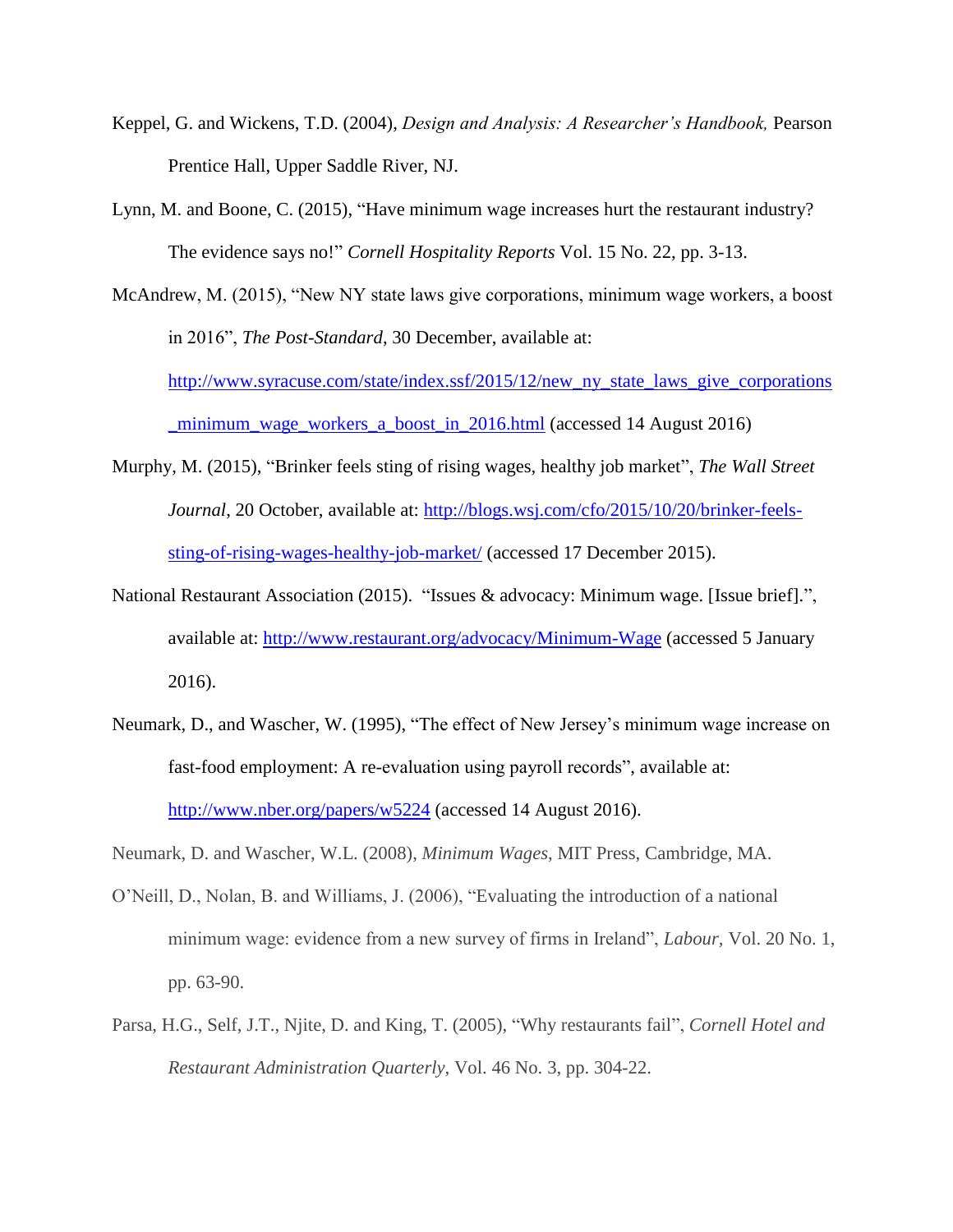- Parsa, H.G., Self, J., Sydnor-Busso, S. and Yoon, H.J. (2011), "Why restaurants fail? Part II The impact of affiliation, location, and size on restaurant failures: Results from a survival analysis", *Journal of Foodservice Business Research*, Vol. 14 No. 4, pp. 360-79.
- Persky, J. and Baiman, R. (2010), "Do state minimum wage laws reduce employment? Mixed messages from fast food outlets in Illinois and Indiana", *Journal of Regional Analysis and Policy,* Vol. 40 No. 2, pp. 132–42.
- Pollin, R. and Wicks-Lim, J. (2016), "A \$15 U.S. minimum wage: How the fast-food industry could adjust without shedding jobs", *Journal of Economic Issues* Vol. L No. 3, pp.716- 44.
- Powers, E.T. (2009), "The impact of minimum-wage increases: Evidence from fast-food establishments in Illinois and Indiana", *Journal of Labor Research* Vol. 30 No. 4, pp. 365–94.
- Ramey, C. (2015), "Danny Meyer's union square hospitality to eliminate tipping at its restaurants", *The Wall Street Journal*, 14 October, available at: [http://www.wsj.com/articles/danny-meyerss-union-square-hospitality-to-eliminate](http://www.wsj.com/articles/danny-meyerss-union-square-hospitality-to-eliminate-tipping-at-its-restaurants-1444839158)[tipping-at-its-restaurants-1444839158](http://www.wsj.com/articles/danny-meyerss-union-square-hospitality-to-eliminate-tipping-at-its-restaurants-1444839158) (accessed 17 December 2015).
- Riback, L. (2017), "Confused about NY's minimum wages? So are businesses", USA Today Network, 17 February, available at: [http://www.wgrz.com/money/confused-about-nys](http://www.wgrz.com/money/confused-about-nys-minimum-wages-so-are-businesses/409452272)[minimum-wages-so-are-businesses/409452272](http://www.wgrz.com/money/confused-about-nys-minimum-wages-so-are-businesses/409452272) (accessed 25 March 2017).
- Ruggless, R. (2017), "Minimum wage hikes pose labor challenges", *Restaurant Hospitality* Vol. 101 No. 2, pp.54-5.